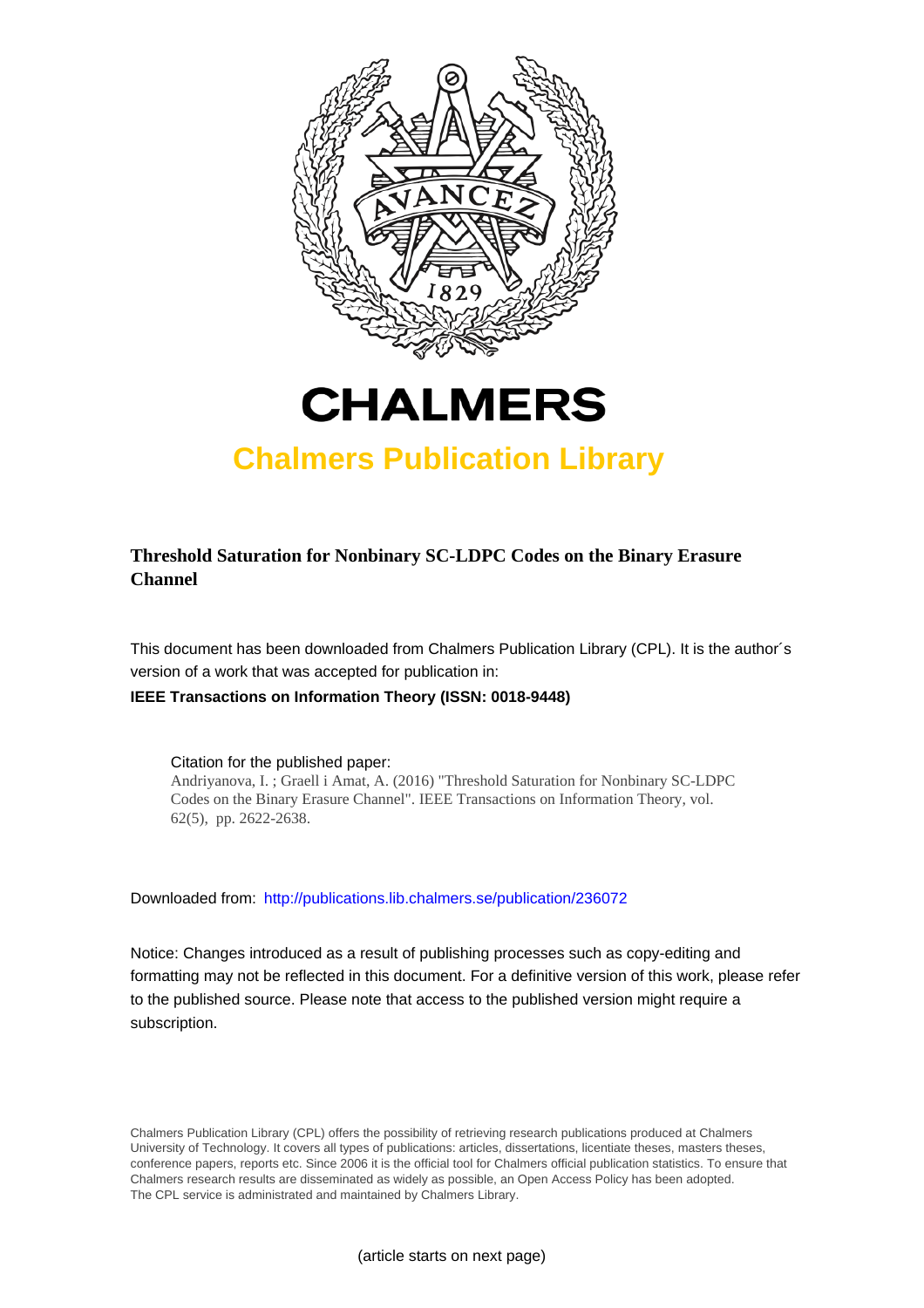# Threshold Saturation for Nonbinary SC-LDPC Codes on the Binary Erasure Channel

Iryna Andriyanova, *Member, IEEE*, and Alexandre Graell i Amat, *Senior Member, IEEE*

*Abstract*—We analyze the asymptotic performance of nonbinary spatially-coupled low-density parity-check (SC-LDPC) code ensembles defined over the general linear group on the binary erasure channel. In particular, we prove threshold saturation of belief propagation decoding to the so called potential threshold, using the proof technique based on potential functions introduced by Yedla *et al.*, assuming that the potential function exists. We rewrite the density evolution of nonbinary SC-LDPC codes in an equivalent vector recursion form which is suited for the use of the potential function. We then discuss the existence of the potential function for the general case of vector recursions defined by multivariate polynomials, and give a method to construct it. We define a potential function in a slightly more general form than one by Yedla *et al.*, in order to make the technique based on potential functions applicable to the case of nonbinary LDPC codes. We show that the potential function exists if a solution to a carefully designed system of linear equations exists. Furthermore, we show numerically the existence of a solution to the system of linear equations for a large number of nonbinary LDPC code ensembles, which allows us to define their potential function and thus prove threshold saturation.

#### I. INTRODUCTION

Spatially-coupled low-density parity-check (SC-LDPC) codes have been shown to achieve outstanding performance for a myriad of channels and communication problems. Their excellent performance is due to the so-called *threshold saturation phenomenon*. For the binary erasure channel (BEC) it was proved in [1] that the belief propagation (BP) decoding of binary SC-LDPC codes *saturates* to the maximum a posteriori (MAP) threshold of the underlying regular ensemble. This result was later extended to binary memoryless channels (BMS) [2], and the same threshold phenomenon has been observed for many channels and systems. Recently, an alternative proof technique for the threshold saturation phenomenon has been introduced in [3] and [4], based on the notion of potential functions. The proof relies on the observation that a fixed point of the density evolution (DE) corresponds to a stationary point of the corresponding potential function. In [3], for a class of coupled systems characterized by a scalar DE recursion, this technique was used to prove that the BP threshold saturates to the conjectured MAP threshold, known as the Maxwell threshold. This result was later extended in [4] to coupled systems characterized by vector DE recursions and, more recently, to SC-LDPC codes on BMS channels in [5]. It has also been shown that potential functions belong to a wider class of Lyapunov functions [6].

Nonbinary LDPC codes designed over Galois fields of order  $2^m$  (GF( $2^m$ )), where m is the number of bits per symbol, have received a significant interest in the last few years [7], [8]. For short-to-moderate block lengths, they have been shown to outperform binary LDPC codes. Nonbinary SC-LDPC codes have been considered recently in [9] and [10]. In [10] it was shown that the MAP threshold of regular ensembles improves with  $m$  and approaches the Shannon limit, and that, contrary to regular and irregular nonbinary LDPC codes for which the BP decoding threshold worsens for high values of  $m$ , the BP threshold of nonbinary SC-LDPC codes with large termination length improves with  $m$  and tends to the Shannon limit. It was also empirically shown in [10] that threshold saturation also occurs for nonbinary SC-LDPC codes.

One of the main contributions of this paper is to prove that, indeed, threshold saturation occurs for a large number of nonbinary SC-LDPC codes on the BEC. However, the contributions of this paper go further. We first prove the existence of a fixed point in the DE of nonbinary LDPC codes. To do so, we rewrite the DE in an equivalent vector recursion form based on complementary cumulative distribution function (CCDF) vectors, for which we can prove the monotonicity of the variable node and check node updates, and thus the existence of a fixed point in the DE. This equivalent form is also suited for the application of the proof technique introduced in [3], [4], based on potential functions. However, here we use a more general definition of the potential function, since, as we will show, the potential function in the form defined in [4] does not exist for nonbinary LDPC codes. This motivated another main contribution of this paper: the analysis of the existence of the potential function for vector recursions defined by general multivariate polynomials [4], [11]. We show that the potential function exists if a solution to a system of linear equations exists. As discussed in Section V, this system of linear equations is simply a new way of representing the design constraints from the definition of the potential function in [4]. Furthermore, our result is constructive: if a solution to the system of equations exists, then the potential function can be obtained by simply solving the system of equations. Throughout the paper we give some examples to compute the potential function.

The remainder of the paper is organized as follows. In Section II, we briefly discuss DE for nonbinary regular LDPC code ensembles and we present an equivalent formulation based on CCDF vectors. We also discuss the monotonicity of the variable node and check node updates and the existence of a fixed point in the DE. The potential function for the regular nonbinary LDPC code ensemble is discussed in Section III, while in Section IV we introduce the potential function for the spatially-coupled ensemble and give a proof of the threshold saturation. Some DE results are also provided in Section IV for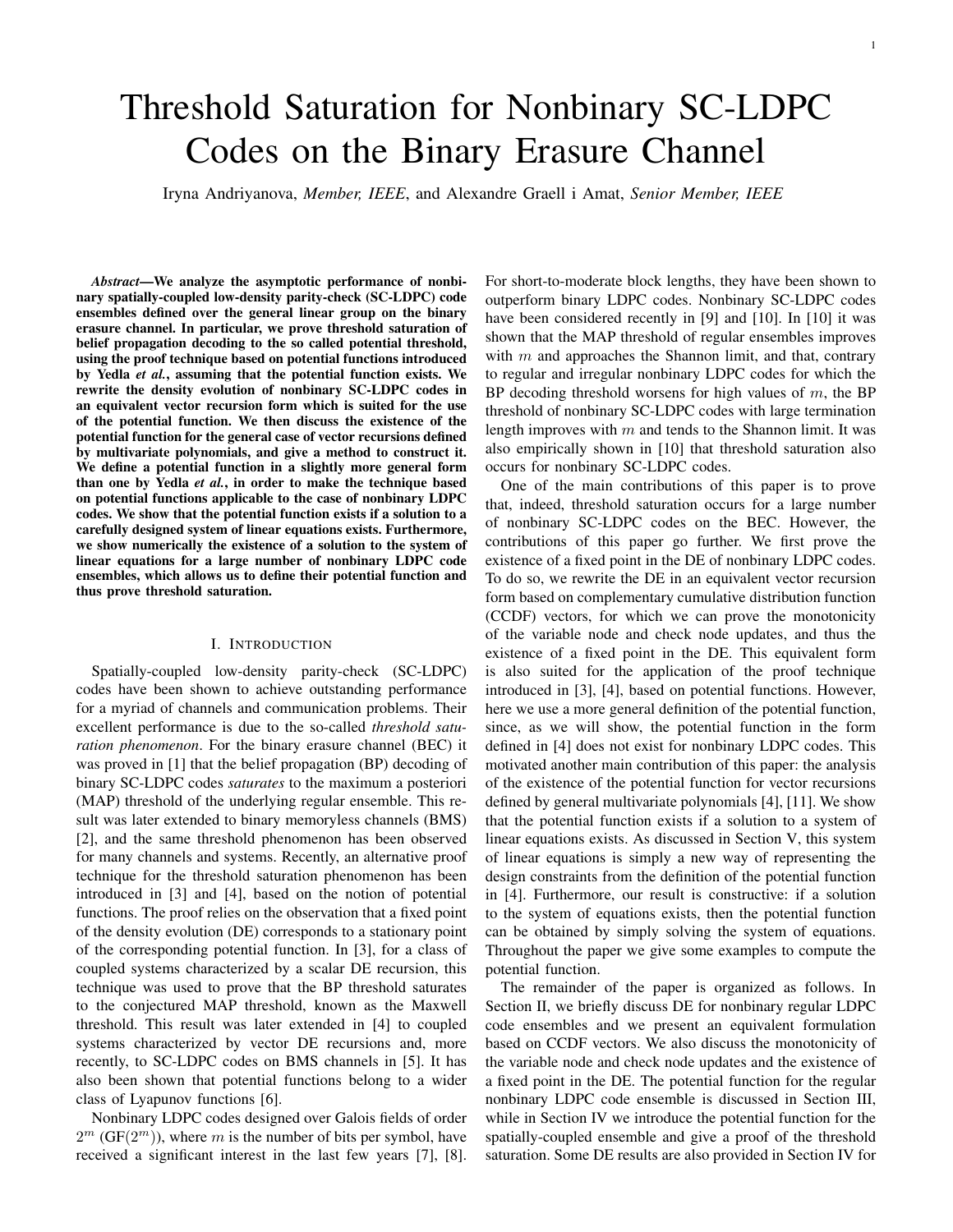.

several SC-LDPC code ensembles. In Section V, we discuss the existence of the potential function and its calculation, and we provide some examples. Finally, some conclusions are provided in Section VI.

#### *A. Notation and Some Definitions*

We use upper case letters  $F$  to denote scalar functions, bold lowercase letters  $x$  to denote vectors, and bold uppercase letters X for matrices. We denote by  $[X]_{i,j}$  the element in the *i*th row and *j*th column of a matrix X, and by  $[X]_i$ the ith row of the matrix. Sometimes we will also use the alternative notation  $x_{ij} = [\mathbf{X}]_{i,j}$ . We assume all vectors to be row vectors, and we denote by  $\text{vec}(\boldsymbol{X})$  the row vector obtained by transposing the vector of stacked columns of matrix  $X$ . The transpose of a matrix/vector is denoted by  $[\cdot]^{T}$ . Let  $\boldsymbol{x} \triangleq (x_1, \ldots, x_m)$  be a nonnegative vector of length m. For two vectors  $x$  and  $y$  of length  $m$ , we use the partial order  $x \preceq y$  defined by  $x_i \leq y_i$ , for  $i = 1, \ldots, m$ .

The Jacobian of a scalar function  $F(x)$  is defined as

$$
F' = \frac{\partial F(\boldsymbol{x})}{\partial \boldsymbol{x}} \triangleq \left(\frac{\partial F}{\partial x_1}, \dots, \frac{\partial F}{\partial x_m}\right)
$$

.

Also, we define the Jacobian of a vector function  $f$  as

$$
\boldsymbol{F}_{\mathrm{d}}(\boldsymbol{x}) = \boldsymbol{f}'(\boldsymbol{x}) \triangleq \left[ \begin{array}{ccc} \frac{\partial f_1(\boldsymbol{x})}{\partial x_1} & \cdots & \frac{\partial f_1(\boldsymbol{x})}{\partial x_m} \\ \vdots & \ddots & \vdots \\ \frac{\partial f_m(\boldsymbol{x})}{\partial x_1} & \cdots & \frac{\partial f_m(\boldsymbol{x})}{\partial x_m} \end{array} \right]
$$

where we denote by  $f_k(\cdot)$  the kth component of the vector function  $f(\cdot)$ . We also define the Hessian of a vector function f as

$$
\boldsymbol{F_{\text{dd}}}(\boldsymbol{x}) \triangleq \boldsymbol{f}''(\boldsymbol{x}).
$$

#### II. DENSITY EVOLUTION FOR  $(d_v, d_c, m)$  AND  $(d_{\mathrm{v}}, d_{\mathrm{c}}, m, L, w)$  LDPC CODE ENSEMBLES OVER  $\mathrm{GF}(2^m)$

We consider transmission over the BEC with erasure probability  $\varepsilon$ , denoted as BEC( $\varepsilon$ ), using nonbinary LDPC codes from an ensemble defined over the general linear group. The code symbols are elements of the binary vector space  $GF(2<sup>m</sup>)$ , of dimension m, and we transmit on the BEC the  $m$ -tuples representing their binary images. We denote a regular nonbinary LDPC code ensemble over  $GF(2^m)$  as  $(d_v, d_c, m)$ , where  $d_v$  and  $d_c$  denote the variable node degree and the check node degree, respectively. Given a code in this ensemble, we associate to each edge of the corresponding bipartite graph a bijective linear mapping  $\xi : GF(2^m) \rightarrow GF(2^m)$ , chosen uniformly at random. The set of mappings is the general linear group  $GL(2^m)$  over the binary field, which is the set of all  $m \times m$  invertible matrices whose entries take values on  $\{0, 1\}$ . The design rate r of a code in the ensemble does not depend on m and can be expressed as  $r = 1 - \frac{d_v}{d_c}$ . We will also consider the regular  $(d_v, d_c, m, L, w)$  SC-LDPC code ensembles, which are similar to the  $(d_v, d_c, L, w)$  ensemble defined in [1], where L denotes the spatial dimension and  $w$  is the *smoothing* parameter. This ensemble is obtained by placing L sets of variable nodes of degree  $d_v$  at positions  $\{1, \ldots, L\}$ . A variable node at position t has  $d_v$  connections to check nodes at positions in the range  $\{t, t+1, \ldots, t+w-1\}$ . For each connection, the position of the check node is uniformly and independently chosen from that range. A (terminated)  $(d_v, d_c, m, L, w)$  SC-LDPC code ensemble is defined by the parity-check matrix

$$
\bm{H} = \left[ \begin{array}{ccc} \bm{H}_0(1) & & & \\ \vdots & \ddots & & \\ \bm{H}_{w-1}(1) & & & \\ & \ddots & & \vdots \\ & & \bm{H}_{w-1}(L) \end{array} \right]
$$

Each submatrix  $H_i(t)$  is a sparse  $(M d_v/d_c) \times M$  nonbinary matrix, where  $M$  is the number of variable nodes in each position and  $Md_{\rm v}/d_{\rm c}$  is the number of check nodes in each position. It is important to note that the check node degrees corresponding to the first and last couple of positions is lower than  $d_c$ , i.e., the graph shows some irregularities. These irregularities lead to a locally better decoding (at the expense of a rate loss, which vanishes with  $L$ ) and are the responsible for the outstanding performance of SC-LDPC codes.

In general, the messages exchanged in the BP decoding of nonbinary LDPC codes are real vectors  $v =$  $(v_0, v_1, \ldots, v_{2^m-1})$ , of length  $2^m$ , where  $v_i$  represents the a posteriori probability that the code symbol  $c$  is  $c_i$ . For instance, for  $m = 2$ , there are four possible code symbols,  $c_0 = 00$ ,  $c_1 = 01$ ,  $c_2 = 10$  and  $c_3 = 11$ , and the message  $v = (0.25, 0.25, 0.25, 0.25)$  means that  $Pr(c = 00) = Pr(c = 1)$  $(01)$  = Pr( $c = 10$ ) = Pr( $c = 11$ ) = 0.25. In the case of transmission over the BEC, the performance does not depend on the transmitted codeword and, without loss of generality, the transmission of the all-zero codeword can be considered [8]. Under this assumption, the messages arising in the BP decoder assume a simplified form. In particular, the nonzero entries of a message  $v$  are all equal and the message itself is equivalent to a subspace of  $GF(2<sup>m</sup>)$ . Since the nonzero elements of a message are equal, it is sufficient to keep track of the dimension of the messages [8]. We say that a message  $v$  has dimension  $k$  if it has  $2^k$  nonzero elements. For instance, the message  $v = (0.5, 0.5, 0, 0)$  has dimension 1. If a message coming from a node has dimension  $k$ , it means that the symbol is known to be one out of  $2^k$  possible symbols (in this example, either 00 or 01) or, equivalently, that at that node  $m - k$  relations on the bits composing the symbol are known. Consider as an example the three subspaces of dimension one of GF( $2^m$ ),  $S_1 = \{00, 01\}$ ,  $S_2 = \{00, 10\}$  and  $S_3 = \{00, 11\}$ . Subspaces  $S_1$  and  $S_2$  are representative of the case where one bit has been recovered and the other is still erased, while  $S_3$  represents the case where the two bits are erased but their sum modulo-2 is known. Therefore, the DE simplifies to the exchange of messages of length  $m+1$ , where the ith entry of the message is the probability that the message has dimension *i*. For more details the reader is referred to [8]. In the following, we define the DE for nonbinary LDPC codes over the BEC for  $(d_v, d_c, m)$  regular ensembles and  $(d_v, d_c, m, L, w)$  coupled ensembles.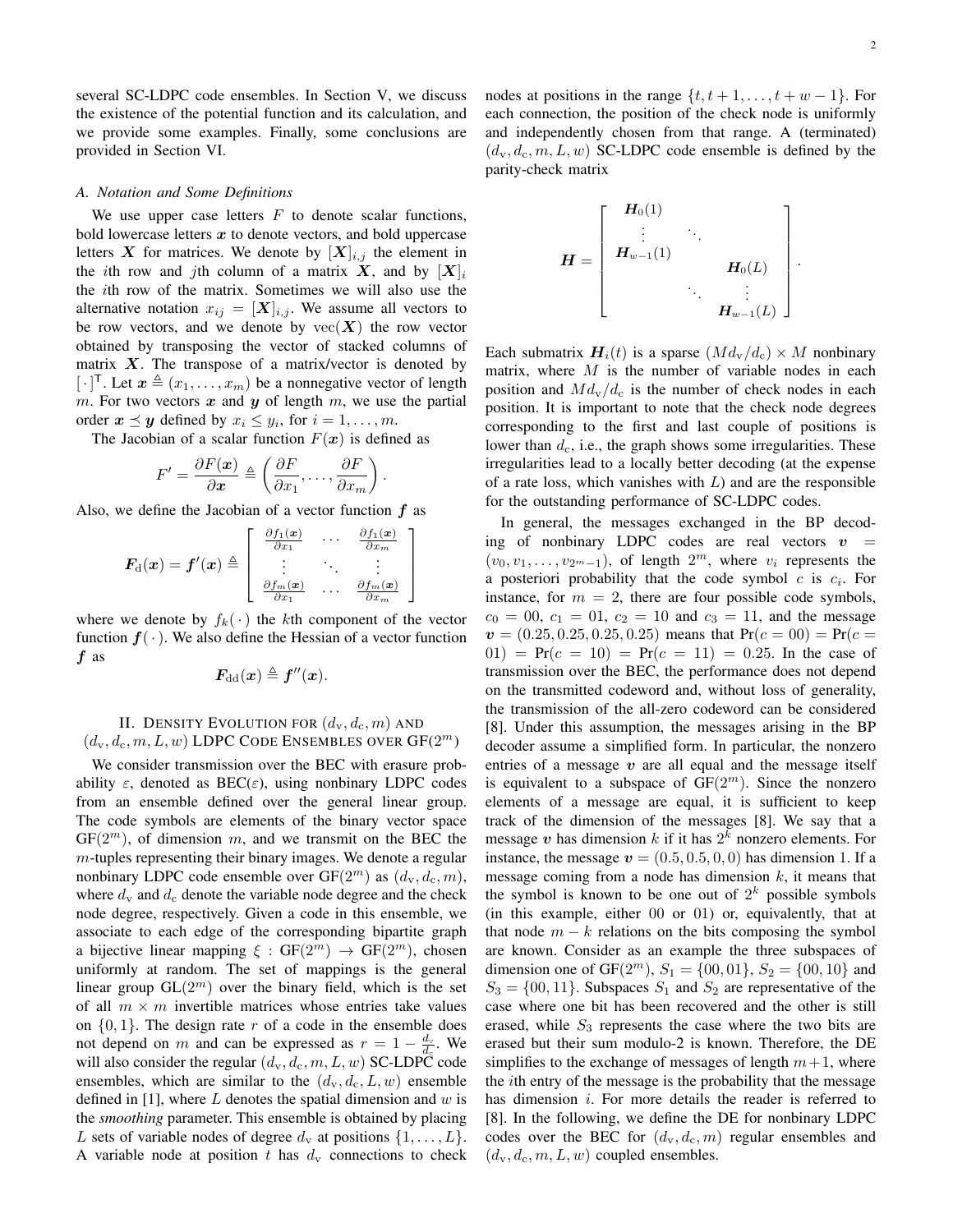#### A.  $(d_v, d_c, m)$  *Regular LDPC Code Ensemble over*  $GF(2^m)$

Consider the  $(d_v, d_c, m)$  ensemble over  $GF(2^m)$ , used for transmission over the BEC( $\varepsilon$ ). Let  $\mathbf{x}_{\circ}^{(\ell)} \triangleq (x_{\circ 0}^{(\ell)}, \ldots, x_{\circ m_{\ell}}^{(\ell)})$  be the probability (row) vector of length  $m + 1$ , where  $x_{oi}^{(\ell)}$  is the probability that a message from variable nodes to check nodes at iteration  $\ell$  has dimension  $i, 0 \le i \le m$ . Likewise,  $y_{\circ}^{(\ell)} \triangleq (y_{\circ 0}^{(\ell)}, \dots, y_{\circ m}^{(\ell)})$  is the probability vector where  $y_{\circ i}^{(\ell)}$  is the probability that a message from check nodes to variable nodes at iteration  $\ell$  has dimension i.

The variable node and check node DE updates at iteration  $\ell$  are described by

$$
\boldsymbol{x}_{\circ}^{(\ell)} = \boldsymbol{f}_{\circ}(\boldsymbol{y}_{\circ}^{(\ell)}; \varepsilon), \quad \boldsymbol{y}_{\circ}^{(\ell)} = \boldsymbol{g}_{\circ}(\boldsymbol{x}_{\circ}^{(\ell-1)})
$$

where  $f \circ (f \circ 0, \ldots, f \circ m)$  and  $g \circ (g \circ 0, \ldots, g \circ m)$  are, for a fixed  $\varepsilon$ , functions from  $[0, 1]^{m+1}$  to  $[0, 1]^{m+1}$ , defined by

$$
\boldsymbol{f}_{\circ}(\boldsymbol{y}_{\circ};\varepsilon) \triangleq \boldsymbol{p}_{\circ}(\varepsilon) \boxdot (\Box^{d_{\rm v}-1}\boldsymbol{y}_{\circ}) \tag{1}
$$

$$
\boldsymbol{g}_{\circ}(\boldsymbol{x}_{\circ}) \triangleq \boxtimes^{d_{c}-1} \boldsymbol{x}_{\circ} \tag{2}
$$

where we define  $\Box^{d_v-1}a_\circ = a_\circ \Box a_\circ \Box \cdots \Box a_\circ$  with  $d_v - 1$ terms  $a_0$  (i.e.,  $\boxdot^1 a_0 = a_0$ ), and  $\boxtimes^{d_c-1} a = a_0 \boxtimes a_0 \boxtimes \cdots \boxtimes a_0$ with  $d_c - 1$  terms  $\boldsymbol{a}_\circ$  (i.e.,  $\boxtimes^1 \boldsymbol{a}_\circ = \boldsymbol{a}_\circ$ ).  $\boldsymbol{p}_\circ$  is a row vector of length  $m + 1$ , the *i*th element of which being the probability that the channel message has dimension  $i$ ,

$$
\boldsymbol{p}_{\circ i}(\varepsilon) \triangleq {m \choose i} \varepsilon^{i} (1-\varepsilon)^{m-i}, \quad i=0,\cdots,m. \tag{3}
$$

For two probability vectors  $a_0$  and  $b_0$  of length  $m + 1$ , the operations  $a_0 \Box b_0$  and  $a_0 \boxtimes b_0$  are defined as

$$
[\boldsymbol{a}_{\circ} \boxdot \boldsymbol{b}_{\circ}]_k \triangleq \sum_{i=k}^m \sum_{j=k}^{m+k-i} V_{i,j,k}^m a_{\circ i} b_{\circ j}, \quad k=0,\ldots,m \quad (4)
$$

$$
[\boldsymbol{a}_{\circ} \boxtimes \boldsymbol{b}_{\circ}]_k \triangleq \sum_{i=0}^k \sum_{j=k-i}^k C_{i,j,k}^m a_{\circ i} b_{\circ j}, \quad k=0,\ldots,m \quad (5)
$$

where  $V_{i,j,k}^m$  is the probability of choosing a subspace of dimension  $j$  whose intersection with a subspace of dimension i has dimension k, and  $C_{i,j,k}^m$  is the probability of choosing a subspace of dimension  $j$  whose sum with a subspace of dimension i has dimension  $k$ ,

$$
V_{i,j,k}^{m} = \frac{G_{i,k}G_{m-i,j-k}2^{(i-k)(j-k)}}{G_{m,j}}
$$

$$
C_{i,j,k}^{m} = \frac{G_{m-i,m-k}G_{i,k-j}2^{(k-i)(k-j)}}{G_{m,m-j}}.
$$

 $G_{m,k}$  is the Gaussian binomial coefficient,

$$
G_{m,k} = \begin{bmatrix} m \\ k \end{bmatrix} = \begin{cases} 1, & \text{if } k = m \text{ or } k = 0 \\ \prod_{\ell=0}^{k-1} \frac{2^m - 2^{\ell}}{2^k - 2^{\ell}}, & \text{if } 0 < k < m \\ 0, & \text{otherwise} \end{cases} \tag{6}
$$

which gives the number of different subspaces of dimension k of  $GF(2^m)$ .

In Appendix A we derive some results on the coefficients  $V_{i,j,k}^m$  and  $G_{m,k}$  which will be useful for the proof of Theorem 1 below.

The DE recursion can be written in compact form as

$$
\boldsymbol{x}_{\circ}^{(\ell+1)} = \boldsymbol{f}_{\circ}(\boldsymbol{g}_{\circ}(\boldsymbol{x}_{\circ}^{(\ell)}); \varepsilon) \tag{7}
$$

and starts from  $x_0^{(0)} = p_0$ . Note that decoding is successful when the DE converges to  $x_0^{(\infty)} = (1, 0, \ldots, 0)$ . The DE equations (1) and (2) were first defined in [8].

In the following, we rewrite the DE recursion in (7) in a more suitable form to prove threshold saturation based on potential functions. The reason for this is that the approach in [4] requires monotone vector functions for the variable node and check node updates. It can be shown that  $f_0(y_0; \varepsilon)$ and  $g_0(x_0)$  are not monotone, and, therefore, cannot be used directly.

We introduce the notion of a CCDF vector.

**Definition 1.** *Given a probability vector*  $x_0 =$  $(x<sub>o0</sub>, x<sub>o1</sub>, ..., x<sub>o</sub>)$  *of length*  $m + 1$ *, we define a CCDF vector*  $\boldsymbol{x} = (x_1, \ldots, x_m)$  *of length m by means of the following bijective function* H*,*

$$
\boldsymbol{x}_{\circ} \stackrel{\mathcal{H}}{\to} \boldsymbol{x} : \quad x_{i} = \sum_{k=i}^{m} x_{\circ k}, \qquad 1 \leq i \leq m \tag{8}
$$

$$
\boldsymbol{x} \stackrel{\mathcal{H}^{-1}}{\rightarrow} \boldsymbol{x}_{\circ} : \quad x_{\circ i} = \begin{cases} 1 - x_1, & i = 0 \\ x_i - x_{i+1}, & 1 \leq i < m \\ x_m, & i = m. \end{cases} \tag{9}
$$

By considering the CCDF vectors  $\mathbf{x} = (x_1, \dots, x_m), \mathbf{y} =$  $(y_1, \ldots, y_m)$  and  $p = (p_1, \ldots, p_m)$  and the mapping H above, we can define new vector functions  $f(y; \varepsilon) = (f_1, \dots, f_m)$  $\mathcal{H}(\bm{f}_{\circ})$  and  $\bm{g}(\bm{x}) = (g_1, \ldots, g_m) = \mathcal{H}(\bm{g}_{\circ}),$  with

$$
f_i(\mathbf{y};\varepsilon) = \sum_{k=i}^m f_{\circ k}(\mathbf{y}_{\circ};\varepsilon)
$$
 (10)

and

$$
g_i(\boldsymbol{x}) = \sum_{k=i}^m g_{\circ k}(\boldsymbol{x}_{\circ}).
$$

Then, the variable node and check node DE updates at iteration  $\ell$  can be written in an equivalent form as

$$
\boldsymbol{x}^{(\ell)} = \boldsymbol{f}(\boldsymbol{y}^{(\ell)}; \varepsilon), \quad \boldsymbol{y}^{(\ell)} = \boldsymbol{g}(\boldsymbol{x}^{(\ell-1)}) \tag{11}
$$

and the DE recursion (7) can be rewritten as

$$
\boldsymbol{x}^{(\ell+1)} = \boldsymbol{f}(\boldsymbol{g}(\boldsymbol{x}^{(\ell)}); \varepsilon). \tag{12}
$$

**Theorem 1.** *The functions*  $f(x; \varepsilon)$  *and*  $g(x)$  *are increasing in*  $x$  *with respect to the partial order*  $\preceq$ .

*Proof:* The proof is given in Appendix B. П For later use, we denote by  $X$  the set of all possible values of x. Likewise, we denote by  $\mathcal Y$  and  $\mathcal E$  the set of all possible values of  $y$  and  $\varepsilon$ , respectively. Therefore,

$$
\begin{aligned}\n\mathcal{E} &: \quad 0 \le \varepsilon \le 1 \\
\mathcal{X} &: \quad 0 \le x_i \le 1, \\
\mathcal{Y} &: \quad 0 \le y_i \le 1, \\
1 &= i \le m\n\end{aligned}
$$

**Definition 2.** Let  $x \in \mathcal{X}$ ,  $\varepsilon \in \mathcal{E}$ , and  $x^{(0)} = x$ . Then  $\boldsymbol{x}^{\infty}(\boldsymbol{x};\varepsilon) \triangleq \lim_{\ell \to \infty} \boldsymbol{f}(\boldsymbol{g}(\boldsymbol{x}^{(\ell)};\varepsilon)).$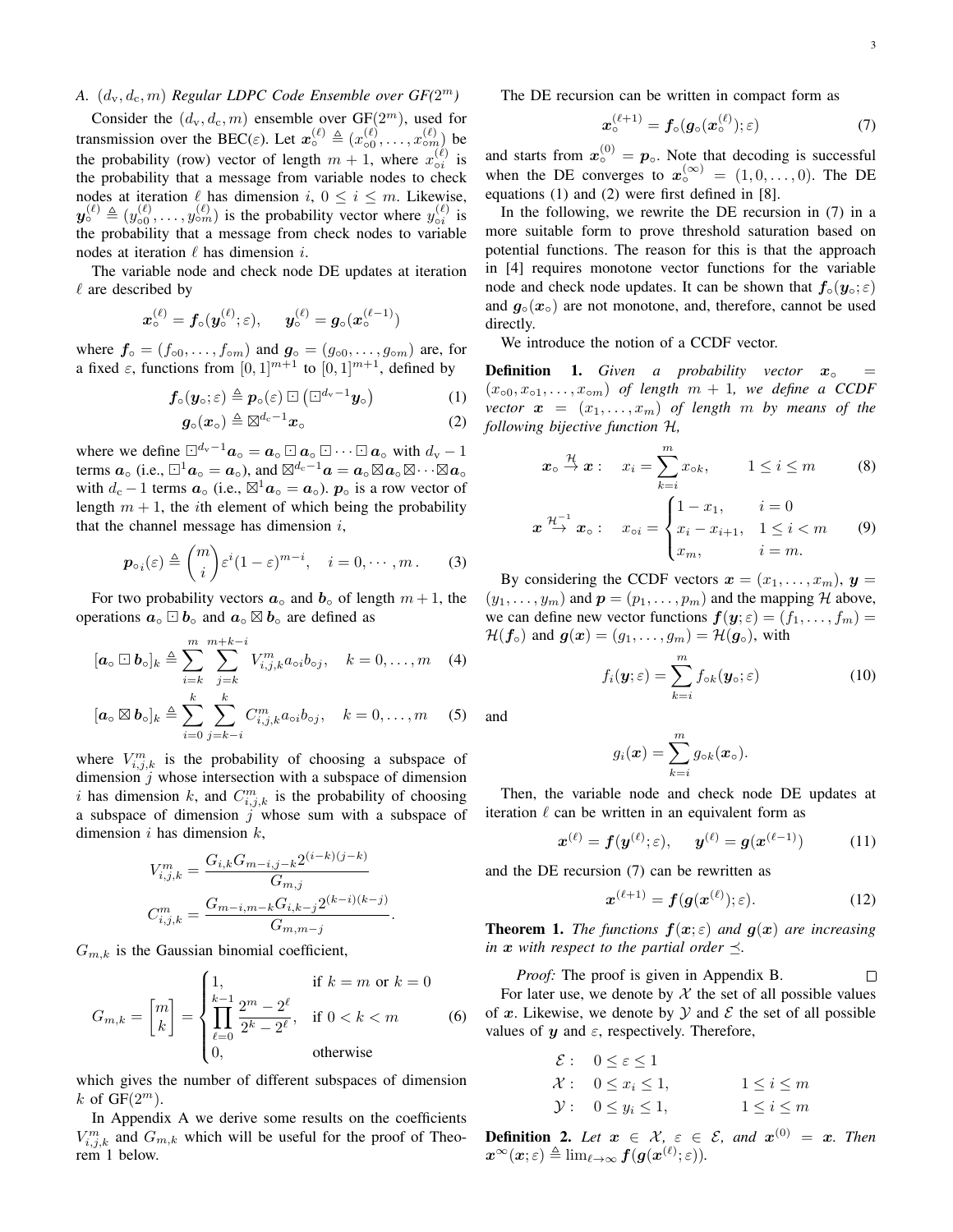**Corollary 1.** *For regular nonbinary LDPC codes,*  $x^{\infty}(1; \varepsilon)$ *exists, i.e., the DE converges to a fixed point*  $x^{\infty}(1;\epsilon)$ *.* 

*Proof:* Since  $f(x; \varepsilon)$  and  $g(x)$  are increasing in x with respect to the partial order  $\preceq$ , the DE sequence in (11) is monotonic with the number of iterations and, thus, converges to a limit. This limit is a fixed point of the recursion because the function  $f(q(x); \varepsilon)$  is continuous in x.  $\Box$ 

Note that successful decoding corresponds to convergence of the DE equation (12) to the fixed point  $x^{(\infty)} = 0$  $(0, 0, \ldots, 0)$ , because the CCDF of  $(1, 0, \ldots, 0)$  is  $(0, \ldots, 0)$ .

For nonbinary codes and for some  $\varepsilon$ , the domain and range of  $f(y; \varepsilon)$  and  $g(x)$  are given by X and Y respectively. Also, the vector functions  $f(y; \varepsilon)$  and  $g(x)$  have several properties which will be useful for the proof of threshold saturation in Sections III and IV.

**Lemma 1.** *Consider*  $f(y; \varepsilon)$  *and*  $g(x)$  *defined above. For*  $x \in \mathcal{X}$  and  $y \in \mathcal{Y}$ ,

- 1)  $f(y; \varepsilon)$  *and*  $g(x)$  *are nonnegative vectors;*
- 2)  $f(y; \varepsilon)$  *is differentiable in y and*  $g(x)$  *is twice differentiable in* x*;*
- 3)  $f(0; \varepsilon) = f(y; 0) = g(0) = 0;$
- 4)  $G_d(x) > 0$ , and it is positive definite for  $x \in \mathcal{X} \setminus \{0\}$ ;
- 5)  $f(y; \varepsilon)$  *is strictly increasing with*  $\varepsilon$ *.*

*Proof:* The first property follows from the fact that  $f(y; \varepsilon)$  and  $g(x)$  are CCDF vectors. The second property follows from  $f(y; \varepsilon)$  and  $g(x)$  being multivariate polynomials. The third property follows from  $(1, 0, \ldots, 0) \boxtimes (1, 0, \ldots, 0) =$  $(1, 0, \ldots, 0), (1, 0, \ldots, 0) \boxdot x_{\circ} = (1, 0, \ldots, 0)$  and  $p_{\circ} =$  $(1, 0, \ldots, 0)$  for  $\varepsilon = 0$ . For the fourth property, due to the fact that the coefficients  $C_{i,j,k}^m = 0$  for  $k < i, j, G_d(x)$  is of special form. In fact, it is a lower triangular matrix, whose entries  $(i, j)$ ,  $i \leq j$ , are multivariate polynomials in x with positive coefficients. Thus, for any  $x > 0$ , the lower triangular part of  $G_d(x)$  is positive. From the positiveness of the elements of the diagonal, it follows that all eigenvalues of  $G_d(x)$  are positive for  $x \in \mathcal{X} \setminus \{0\}$  and, thus,  $G_d(x)$  is positive definite<sup>1</sup>. Finally, to prove the fifth property we can write

$$
\frac{\partial f_i}{\partial \varepsilon} = \sum_{k=1}^{m} \frac{\partial f_i}{\partial p_k} \frac{\partial p_k}{\partial \varepsilon}.
$$
 (13)

As shown in Appendix B,  $\frac{\partial f_i}{\partial p_k} > 0$ . The second term in each product is

$$
\frac{\partial p_k}{\partial \varepsilon} = \sum_{\ell=0}^m \binom{m}{\ell} \varepsilon^{\ell-1} (1-\varepsilon)^{m-\ell-1} (\ell-\varepsilon m) \mathbb{1}\{\ell \ge k\} \tag{14}
$$

$$
= \frac{1}{(1-\varepsilon)\varepsilon} \sum_{\ell=0}^{m} {m \choose \ell} \varepsilon^{\ell} (1-\varepsilon)^{m-\ell} (\ell-\varepsilon m) \mathbb{1}\{\ell \ge k\}.
$$
\n(15)

It is easy to verify that

$$
\frac{\partial p_k}{\partial \varepsilon} > \frac{\partial p_0}{\partial \varepsilon} = 0, \qquad \forall k \ge 1 \text{ and } 0 < \varepsilon < 1. \tag{16}
$$

<sup>1</sup>In [4], the positive definite property is needed for matching the potential threshold and the Maxwell threshold. Furthermore, a positive definite matrix is invertible, which will be used in Lemma 2.

It then follows that  $(13)$  is positive for all values of i,  $i = 1, \ldots, m$ , therefore  $f(y; \varepsilon)$  is increasing in  $\varepsilon$ .  $\Box$ 

#### **B.**  $(d_v, d_c, m, L, w)$  **SC-LDPC Code Ensemble over**  $GF(2^m)$

Consider the  $(d_v, d_c, m, L, w)$  ensemble over  $GF(2^m)$  and transmission over the BEC( $\varepsilon$ ). In the form of (12), the DE equations for the  $(d_v, d_c, m, L, w)$  ensemble can be written as

$$
x_i = \frac{1}{w} \sum_{k=0}^{w-1} f(y_{i-k}; \varepsilon_{i-k}), \quad y_i = \frac{1}{w} \sum_{k=0}^{w-1} g(x_{i+k})
$$

where  $1 \leq i < L + w$ , and

$$
\varepsilon_i = \begin{cases} \varepsilon, & 1 \leq i \leq L \\ 0, & 1 \leq i - L < w. \end{cases}
$$

Collect the CCDF vectors  $x_i$  into the  $(L + w - 1) \times m$ matrix  $\mathbf{X} = (\mathbf{x}_1^{\mathsf{T}}, \dots, \mathbf{x}_{L+w-1}^{\mathsf{T}})^{\mathsf{T}}$  and the CCDF vectors  $\mathbf{y}_i$ into the  $L \times m$  matrix  $\boldsymbol{Y} = (\boldsymbol{y}_1^{\mathsf{T}}, \dots, \boldsymbol{y}_L^{\mathsf{T}})^{\mathsf{T}}$ . Also, let A be the  $L \times (L + w - 1)$  matrix

$$
A = \frac{1}{w} \begin{pmatrix} 1 & 1 & \cdots & 1 & 0 & 0 & \cdots & 0 \\ 0 & 1 & \cdots & 1 & 1 & 0 & \cdots & 0 \\ \vdots & \vdots & \ddots & \vdots & \vdots & \vdots & \ddots & \vdots \\ 0 & 0 & 0 & 0 & 0 & 1 & \cdots & 1 \\ w & w & & & L-1 \end{pmatrix}.
$$

The fixed-point DE equation for the  $(d_v, d_c, m, L, w)$  ensemble can then be written in matrix form, similarly as in [4]

$$
\boldsymbol{X} = \boldsymbol{A}^{\mathsf{T}} \boldsymbol{F}(\boldsymbol{A}\boldsymbol{G}(\boldsymbol{X});\varepsilon)
$$

where  $F(Y; \varepsilon)$  is an  $L \times m$  matrix,  $F(Y; \varepsilon)$  $(f(\bm{y}_1;\varepsilon)^\mathsf{T},\ldots,f(\bm{y}_L;\varepsilon)^\mathsf{T})^\mathsf{T}$ , and  $\bm{G}(\bm{X})$  is an  $(L+w-1)\times m$ matrix,  $G(X) = (g(x_1)^{\mathsf{T}}, \ldots, g(x_{L+w-1})^{\mathsf{T}})^{\mathsf{T}}$ .

III. POTENTIAL FUNCTION FOR THE  $(d_v, d_c, m)$  ENSEMBLE

The DE equation (12) for the  $(d_v, d_c, m)$  regular ensemble describes a vector system for which we can properly define a potential function, similarly to [4].

**Definition 3.** *The potential function*  $U(x;\varepsilon)$  *of the system defined by functions*  $f(y; \varepsilon)$  *and*  $g(x)$  *above is given by* 

$$
U(\boldsymbol{x};\varepsilon) \triangleq \boldsymbol{g}(\boldsymbol{x}) \boldsymbol{D} \boldsymbol{x}^{\mathsf{T}} - G(\boldsymbol{x}) - F(\boldsymbol{g}(\boldsymbol{x});\varepsilon) \qquad (17)
$$

*where*  $F: \mathcal{X} \times \mathcal{E} \mapsto \mathbb{R}$  *and*  $G: \mathcal{Y} \times \mathcal{E} \mapsto \mathbb{R}$  *are scalar functions that satisfy*  $F(\mathbf{0}) = 0$ ,  $G(\mathbf{0}) = 0$ ,  $F'(\mathbf{y}; \varepsilon) = \mathbf{f}(\mathbf{y}; \varepsilon) \mathbf{D}$ , and  $G'(\boldsymbol{x}) = \boldsymbol{g}(\boldsymbol{x})\boldsymbol{D}$ , for a symmetric, invertible  $m \times m$  matrix  $\boldsymbol{D}$  with positive elements  $d_{ij}$ .

The definition of  $U(x; \varepsilon)$  above is slightly more general than the one in [4], since  $D$  is assumed to be a positive, symmetric and invertible matrix, instead of being a diagonal matrix as in [4]. In Section V, we discuss the existence of the potential function for the general case of vector recursions defined by multivariate polynomials, and we show that, for the nonbinary codes considered here, the potential function in the form of (17), with  $F'(y; \varepsilon) = f(y; \varepsilon)D$ , and  $G'(x) = g(x)D$ , does not exist for a diagonal matrix  $D$ . The fact that we assume  $D$  in Definition 3 to be positive, symmetric and invertible is used to prove Assertion 1 and Assertion 2 in Lemma 2 below.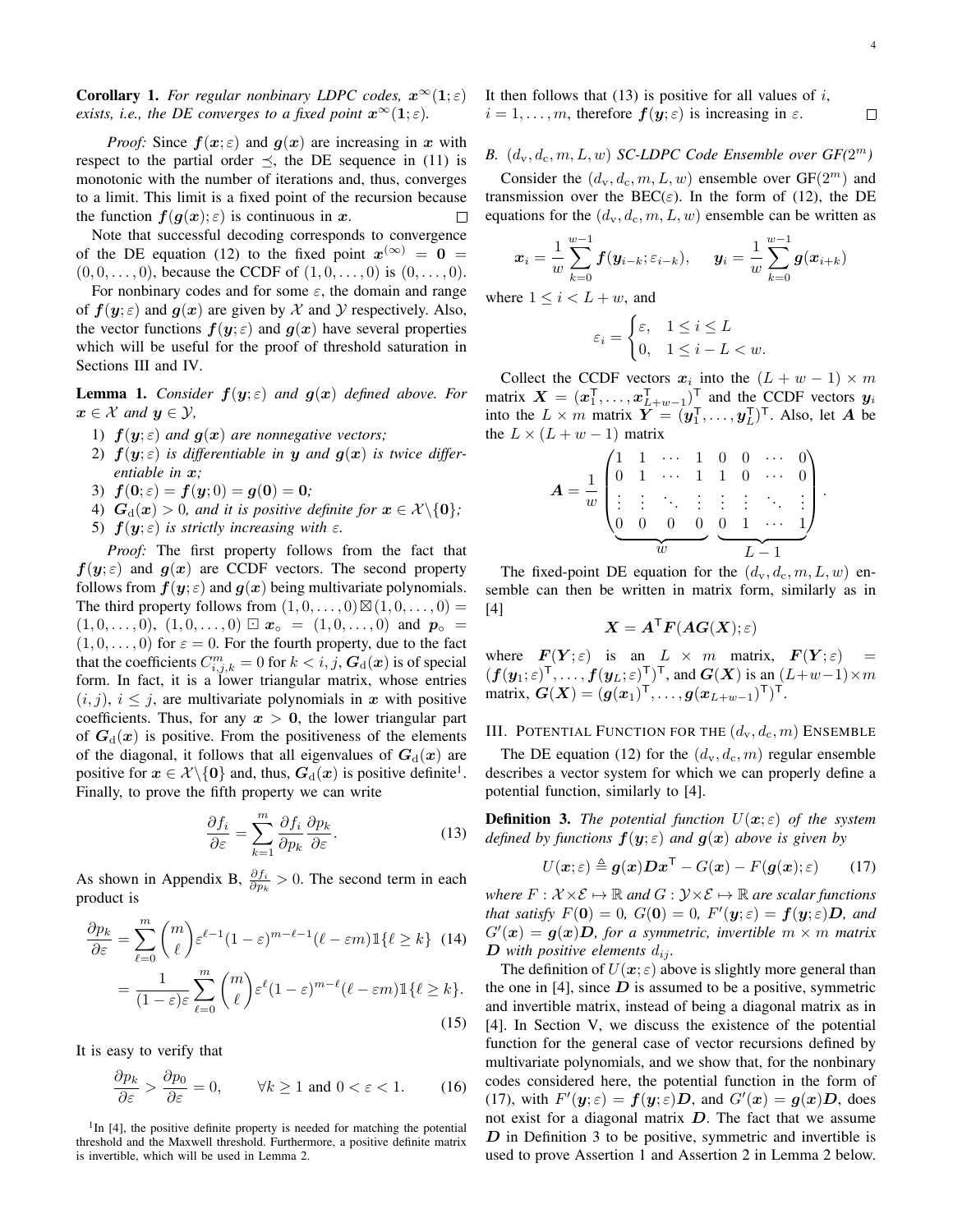For a positive, symmetric and invertible matrix  $D$ , it is shown in Section V-C that the potential function may exist.

**Definition 4.** *For*  $x \in \mathcal{X}$  *and*  $\varepsilon \in \mathcal{E}$ *,*  $x$  *is a fixed point of the DE* if  $x = f(g(x); \varepsilon)$ *;* x is a stationary point of the potential *function if*  $U'(x; \varepsilon) = 0$ .

Let the fixed point set be defined as

$$
\mathcal{F} \triangleq \{(\boldsymbol{x}; \varepsilon) | \boldsymbol{x} = \boldsymbol{f}(\boldsymbol{g}(\boldsymbol{x}); \varepsilon)\}.
$$

**Lemma 2.** *For the vector system defined by*  $f(y; \varepsilon)$  *and*  $g(x)$ *, the following assertions hold.*

- 1)  $x \in \mathcal{X}$  *is a fixed point if and only if it is a stationary point of the potential function*  $U(\mathbf{x}; \varepsilon)$ ;
- 2)  $U(x;\varepsilon)$  *is strictly decreasing in*  $\varepsilon$ *, for*  $x \in \mathcal{X}\backslash\mathbf{0}$  *and* ε ∈ E*;*
- 3)  $U'(\boldsymbol{x};\varepsilon)$  *is strictly decreasing in*  $\varepsilon$ *;*
- 4) *For some*  $\varepsilon_1 > 0$  *and*  $\varepsilon_2 > 0$  *such that*  $\varepsilon_1 \neq \varepsilon_2$ *, if*  $(x_1, \varepsilon_1) \in \mathcal{F}$  *and*  $(x_2, \varepsilon_2) \in \mathcal{F}$ *, then*  $x_1 \neq x_2$ *. Proof:*
- 1)  $U'(x; \varepsilon)$  is obtained as (see Appendix C)

$$
U'(x; \varepsilon) = (x - f(g(x); \varepsilon))Dg'(x). \qquad (18)
$$

Since D is positive, it follows  $Dg'(x) > 0$ . Furthermore, since D is invertible,  $Dg'(x)$  is also invertible. Therefore, if x is a stationary point of  $U(x; \varepsilon)$ , it follows  $x - f(g(x); \varepsilon) = 0$ , i.e., x is a fixed point of the DE. The converse statement is trivial.

2)  $U(x;\varepsilon)$  is given in (17). The only term depending on  $\varepsilon$  is  $F(y;\varepsilon)$ . Therefore, it is sufficient to prove that  $F(\mathbf{y}; \varepsilon)$  is increasing in  $\varepsilon$ .  $F(\mathbf{y}; \varepsilon)$  is the line integral of  $f(y; \varepsilon)D$ ,

$$
F(\boldsymbol{y};\varepsilon)=\int_{0}^{\boldsymbol{y}}\boldsymbol{f}(\boldsymbol{z};\varepsilon)\boldsymbol{D}d\boldsymbol{z}.
$$

Since the integrand is an increasing function of  $\varepsilon$  (which follows from the fact that  $f(y; \varepsilon)$  is increasing in  $\varepsilon$  (see Lemma 1) and  $\overline{D}$  is a positive matrix), then the line integral is also an increasing function of  $\varepsilon$ .

- 3)  $U'(x; \varepsilon)$  is given in (18). Note that the only term that depends on  $\varepsilon$  is  $f(g(x); \varepsilon)$ , therefore it is sufficient to show that  $f(g(x); \varepsilon)$  is increasing in  $\varepsilon$ . This was already proven in Lemma 1.
- 4) The fourth assertion is true because  $(x f(q(x); \varepsilon))$  is strictly decreasing in  $\varepsilon$ .

 $\Box$ 

We can now define the BP and the potential thresholds, denoted respectively by  $\varepsilon^{\text{BP}}$  and  $\varepsilon^*$ .

#### Definition 5. *The BP threshold is*

$$
\varepsilon^{\mathrm{BP}} \triangleq \sup \left\{ \varepsilon \in \mathcal{E} | \boldsymbol{x}^{\infty}(\boldsymbol{1}; \varepsilon) = \boldsymbol{0} \right\}.
$$

In order to define the potential threshold  $\varepsilon^*$ , let us define the *energy gap*  $\Delta E(\varepsilon)$  with the help of the following definition of the basin of attraction of the fixed point  $x^{(\infty)} = 0$  (successful decoding) [4]:

**Definition 6.** The basin of attraction for  $x^{(\infty)} = 0$  is

$$
\mathcal{U}_0(\varepsilon) \triangleq \{x \in \mathcal{X} | x^\infty(x;\varepsilon) = 0\}.
$$

**Definition 7.** The energy gap  $\Delta E(\varepsilon)$  for some  $\varepsilon$ ,  $\varepsilon^{\text{BP}} \leq \varepsilon \leq$ ε ∗ *, is defined as*

$$
\Delta E(\varepsilon) \triangleq \inf_{\mathbf{x}\in\mathcal{X}\setminus\mathcal{U}_0(\varepsilon)} U(\mathbf{x};\varepsilon).
$$

We are ready to define  $\varepsilon^*$ .

Definition 8. *The potential threshold is*

$$
\varepsilon^* \triangleq \sup \left\{ \varepsilon \in (\varepsilon^{\mathrm{BP}}, 1] \mid \Delta E(\varepsilon) > 0, \ \forall \mathbf{x} \in \mathcal{X} \right\}.
$$

**Remark 1.** The definition of  $\varepsilon^*$  is similar to the one given in *[11]. It is equivalent to the definition given in [4] if*  $U(\mathbf{x}; \varepsilon)$ *is positive for*  $\varepsilon \in (\varepsilon^{\text{BP}}, \varepsilon^*)$  *and*  $\Delta E(\varepsilon^*) = 0$ *.* 

Remark 2. *It has been shown for several systems in [3],* [11], [12], that the MAP threshold  $\varepsilon^{\text{MAP}}$  and the potential *threshold* ε <sup>∗</sup> *are identical. The idea to prove this result is given in [12]. It implies the calculation of the trial entropy*  $P(x)$ *, a quantity related to the BP EXIT function*  $h^{\text{BP}}(\varepsilon)$ *, which was first defined in [13]. Unfortunately, this approach cannot be applied to nonbinary LDPC codes, since the general*  $expression$  *of*  $h^{BP}(\varepsilon)$  *for an arbitrary value of m is not yet known. In this paper, we do not address the question of the equality between*  $\varepsilon^{MAP}$  *and*  $\varepsilon^*$  *for nonbinary LDPC codes.* 

#### IV. POTENTIAL FUNCTION FOR THE SPATIALLY-COUPLED SYSTEM AND A PROOF OF THRESHOLD SATURATION

**Definition 9.** The potential function  $U(X; \varepsilon)$  for the spatially*coupled case is defined similarly as in [4]*

$$
U(\boldsymbol{X};\varepsilon) \triangleq \text{Tr}(\boldsymbol{G}(\boldsymbol{X})\boldsymbol{D}\boldsymbol{X}^{\mathsf{T}}) - G(\boldsymbol{X}) - F(\boldsymbol{A}\boldsymbol{G}(\boldsymbol{X});\varepsilon) \tag{19}
$$
  
where  $G'(\boldsymbol{X}) = \sum_{i=1}^{L+w-1} G'(\boldsymbol{x}_i) = \sum_{i=1}^{L+w-1} g(\boldsymbol{x}_i) \boldsymbol{D}$ , and

 $F'(\boldsymbol{X}) = \sum_{i=1}^{L} F'(x_i) = \sum_{i=1}^{L} f(x_i) D.$ To prove threshold saturation, we will need the partial

derivative of  $U(X; \varepsilon)$ . It is given in the following theorem.

**Theorem 2.** *The partial derivative of*  $U(X; \varepsilon)$  *is* 

$$
U'(\boldsymbol{X};\varepsilon) \triangleq \left[ \begin{array}{c} \frac{\partial}{\partial x_1} U(\boldsymbol{X};\varepsilon) \\ \vdots \\ \frac{\partial}{\partial x_L} U(\boldsymbol{X};\varepsilon) \end{array} \right]
$$

where the *i*th row of  $U'(\boldsymbol{X};\varepsilon)$  is

$$
[U'(\boldsymbol{X};\varepsilon)]_i = \left(\boldsymbol{x}_i - [\boldsymbol{A}^\mathsf{T}]_i \boldsymbol{F}(\boldsymbol{A}\boldsymbol{G}(\boldsymbol{X});\varepsilon)\right) \boldsymbol{D}\boldsymbol{G}_{\mathrm{d}}(\boldsymbol{x}_i).
$$

*Proof:* The proof of the theorem is given in Appendix D.  $\Box$ 

We also need the following property of  $U''(X;\varepsilon)$ .

**Lemma 3.** *The norm of the second derivative of*  $U(X; \varepsilon)$  *is upper bounded by*

$$
||U''(\mathbf{X};\varepsilon)||_{\infty} \leq ||\mathbf{D}||_{\infty}(\alpha + \beta + \alpha^2 \gamma) = K
$$

*where*  $\alpha = \sup_{\bm{x} \in \mathcal{X}} ||G_d(\bm{x})||_{\infty}$ ,  $\beta = \sup_{\bm{x} \in \mathcal{X}} ||G_d(\bm{x})||_{\infty}$ , *and*  $\gamma = \sup_{\mathbf{y} \in \mathcal{Y}} ||\mathbf{F}_{d}(\mathbf{y}; \varepsilon)||_{\infty}$ *.* 

*Proof:* The proof of the lemma is similar to the one given in [4, Lemma 8].  $\Box$ 

The following theorem proves successful decoding for  $\varepsilon$  <  $\varepsilon^*$ , i.e., the BP decoder saturates to the potential threshold for large enough values of w.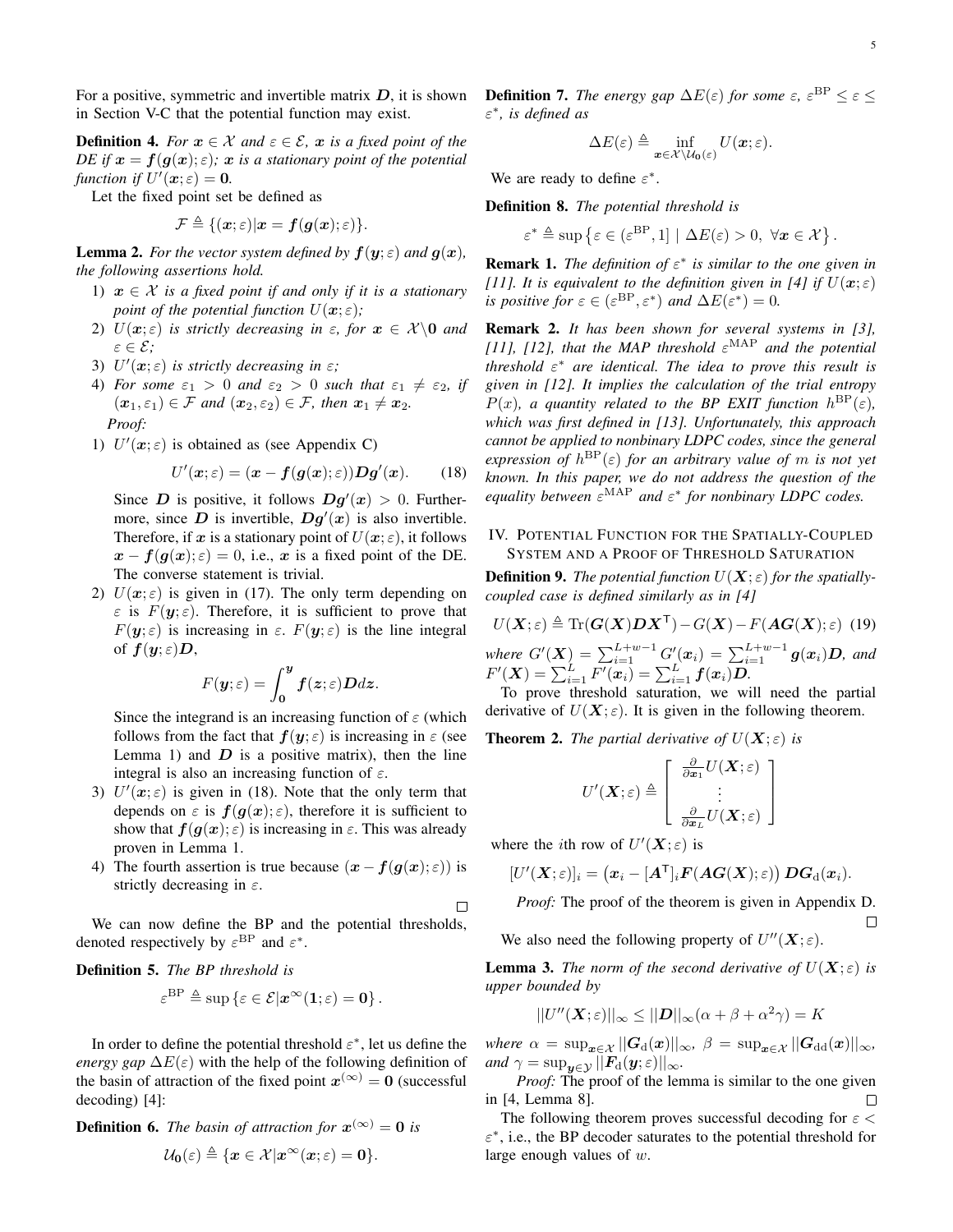TABLE I: DE thresholds for nonbinary SC-LDPC codes

| Ensemble Rate |                                               | $\varepsilon_{\rm BP}^1$ $\varepsilon_{\rm BP}^3$ | $\varepsilon_{\bf BP}^5$ | $\varepsilon_{\bf BP}^8$ | $\varepsilon_{MAP}$ | $\delta_{\mathrm{Sh}}$ |
|---------------|-----------------------------------------------|---------------------------------------------------|--------------------------|--------------------------|---------------------|------------------------|
| (3,6)         | 1/2 0.4880 0.4978 0.4995 0.4998 0.4999 0.0002 |                                                   |                          |                          |                     |                        |
| (3, 9)        | 2/3 0.3196 0.3307 0.3328 0.3331 0.3332 0.0002 |                                                   |                          |                          |                     |                        |
| (3, 12)       | 3/4 0.2372 0.2476 0.2495 0.2497 0.2499 0.0003 |                                                   |                          |                          |                     |                        |
| (3, 15)       | 4/5 0.1886 0.1978 0.1995 0.1996 0.1999 0.0004 |                                                   |                          |                          |                     |                        |
|               |                                               |                                                   |                          |                          |                     |                        |

**Theorem 3.** Given the spatially coupled  $(d_v, d_c, m, L, w)$ *LDPC code ensemble, for*  $\varepsilon < \varepsilon^*$  *and*  $w > \frac{mK}{2\Delta E(\varepsilon)}$ *, the only fixed point of the system is*  $x^{\infty} = 0$ *.* 

*Proof:* The proof of the theorem follows the same lines as the proof in [11] and [12] and is omitted for brevity.  $\Box$ 

#### *A. Numerical Results*

In Table I we give the BP threshold of nonbinary SC-LDPC code ensembles with  $d_v = 3$  for several code rates and  $m = 1, 3, 5$  and 8, denoted by  $\varepsilon_{\rm BP}^1$ ,  $\varepsilon_{\rm BP}^3$ ,  $\varepsilon_{\rm BP}^5$ , and  $\varepsilon_{\rm BP}^8$ , respectively, for  $L \rightarrow \infty$ . In particular, we consider the  $(d_v, d_c, m, L)$  coupled ensemble defined in [1], properly extended to the nonbinary case. We observe that, for a given rate, the BP threshold improves with increasing values of m. A significant improvement is observed from  $m = 1$  (binary) to  $m = 3$ . It is interesting to note that  $\varepsilon_{\rm BP}$  approaches the Shannon limit as  $m$  increases (the last column of the table gives the gap to the Shannon limit for the coupled ensembles with  $m = 8$ ,  $\delta_{\rm Sh}$ ). We have observed that the BP threshold tends to the MAP threshold  $\varepsilon_{\text{MAP}}$  for large L for all values of m, suggesting that threshold saturation to the MAP threshold occurs. As an example, we report in the table the MAP threshold for  $m = 8$ .

#### V. EXISTENCE OF THE POTENTIAL FUNCTION: CALCULATION OF  $F(\mathbf{y};\varepsilon)$  and  $G(\mathbf{x})$ , and PROPERTIES OF D

In this section, we discuss the existence of the potential function in the form of (17) and its calculation. The existence of  $U(x; \epsilon)$  in (17) depends crucially on the existence of the functions  $F(y; \epsilon)$  and  $G(x)$  that satisfy

$$
F'(y; \varepsilon) = f(y; \varepsilon)D, \qquad G'(x) = g(x)D. \qquad (20)
$$

We first discuss (Section V-A below) the calculation of  $F(y; \varepsilon)$  and  $G(x)$  in the general case where  $f(y; \varepsilon)$  and  $g(x)$ are defined by multivariate polynomials [4], [11], without making any assumption on the form of matrix  $D$ . The discussion encompasses any class of sparse-graph codes (coupled or not) used for transmission over the BEC. In particular, we show that the potential function exists if there exists a solution to a carefully defined system of linear equations. In this case,  $F(\mathbf{y}; \varepsilon)$ and  $G(x)$  can be obtained by solving the system of linear equations. We then consider in Section V-B the choice of  $D$ so that a solution to the system of linear equations exists. The particular case of nonbinary  $(d_v, d_c, m)$  and  $(d_v, d_c, m, L, w)$ LDPC ensembles is considered in Section V-C.

#### *A. Calculation of*  $F(y; \varepsilon)$  *and*  $G(x)$  *from*  $f(y; \varepsilon)$  *and*  $g(x)$

The problem of calculating  $F(y; \varepsilon)$  and  $G(x)$  corresponds to the problem of reconstructing two multivariate polynomial functions from their multivariate polynomial gradient vector functions  $f(y; \varepsilon)$  and  $g(x)$ . The main result of this section (Theorem 4) is that this reconstruction problem is equivalent to the relatively simple problem of solving a system of linear equations. It is important to note that, indeed, (20) leads to a system of linear equations. Therefore, to determine the existence of  $F(y; \varepsilon)$  and  $G(x)$  one needs to determine whether a solution of this system exists or not.

First, note that (20) can be equivalently written as

$$
\frac{\partial F}{\partial y_i}(\mathbf{y}; \varepsilon) = \sum_{j=1}^m d_{ji} f_j(\mathbf{y}, \varepsilon)
$$
 (21)

$$
\frac{\partial G}{\partial x_i}(\boldsymbol{x}) = \sum_{j=1}^m d_{ji} g_j(\boldsymbol{x}) \tag{22}
$$

for  $i = 1, \ldots, m$ .

In what follows, we will make use the following definition.

**Definition 10.** Let  $S_j^f$  and  $S_j^g$ ,  $j = 1 \ldots, m$ , be the set of *nonzero coefficients of the multivariate polynomial functions*  $f_i(\mathbf{y}; \varepsilon)$  and  $g_i(\mathbf{x})$ , respectively, defined as

$$
\mathcal{S}_j^f \triangleq \left\{ (i_1, \dots, i_m) : \text{coeff}\left(f_j(\boldsymbol{y}), \prod_{k=1}^m y_k^{i_k}\right) \neq 0 \right\} \quad (23)
$$

$$
\mathcal{S}_i^g \triangleq \left\{ (i_1, \dots, i_m) : \text{coeff}\left(g_j(\boldsymbol{x}), \prod_{k=1}^m x_k^{i_k}\right) \neq 0 \right\} . \quad (24)
$$

$$
\mathcal{S}_{j}^{g} \triangleq \left\{ (i_{1}, \ldots, i_{m}) : \text{coeff}\left(g_{j}(\boldsymbol{x}), \prod_{k=1}^{m} x_{k}^{i_{k}}\right) \neq 0 \right\}.
$$
 (24)

Let also  $S^f = \cup_j S_j^f$  and  $S^g = \cup_j S_j^g$ .

Now, in order that (21)–(22) hold, the sets of coefficients of the monomials in the left and right hand side of  $(21)$ – $(22)$  must be the same. We define in the following the sets of coefficients which are related to the left hand side of (21)–(22).

**Definition 11.** Let  $\mathcal{S}_{j,k}^F$  and  $\mathcal{S}_{j,k}^G$  be the sets defined by (25) *and* (26) *respectively. Then, the sets of non-zero coefficients of the functions*  $F(y; \varepsilon)$  *and*  $G(x)$ *, denoted by*  $S^F$  *and*  $S^G$ *, respectively, are*

$$
\mathcal{S}^F \triangleq \bigcup_{s=1}^m \bigcup_{(j,s)\in\mathcal{S}_s^D} \mathcal{S}_{j,s}^F, \qquad \mathcal{S}^G \triangleq \bigcup_{s=1}^m \bigcup_{(j,s)\in\mathcal{S}_s^D} \mathcal{S}_{j,s}^G \quad (27)
$$

*where*

$$
\mathcal{S}_s^D \triangleq \{(j, s) : d_{js} \neq 0, \ 1 \le j \le m\}
$$
 (28)

*for any*  $1 \leq s \leq m$ *.* 

**Remark 3.** *For any*  $j = 1, \ldots, m$  *and*  $k = 1, \ldots, m$ *, the sets*  $\mathcal{S}_{j,k}^F$  and  $\mathcal{S}_{j,k}^G$  can be equivalently defined as

$$
\mathcal{S}^{F}_{j,k} \triangleq \left(\mathcal{S}^{f}_{j} + \bm{e}_{k}\right) \\ \mathcal{S}^{G}_{j,k} \triangleq \left(\mathcal{S}^{g}_{j} + \bm{e}_{k}\right)
$$

*where*  $e_k$  *is the standard basis vector of length m with a one in the* k*th position and zero elsewhere, and the summation of a set* S *with a vector* e<sup>k</sup> *is performed element-by-element.*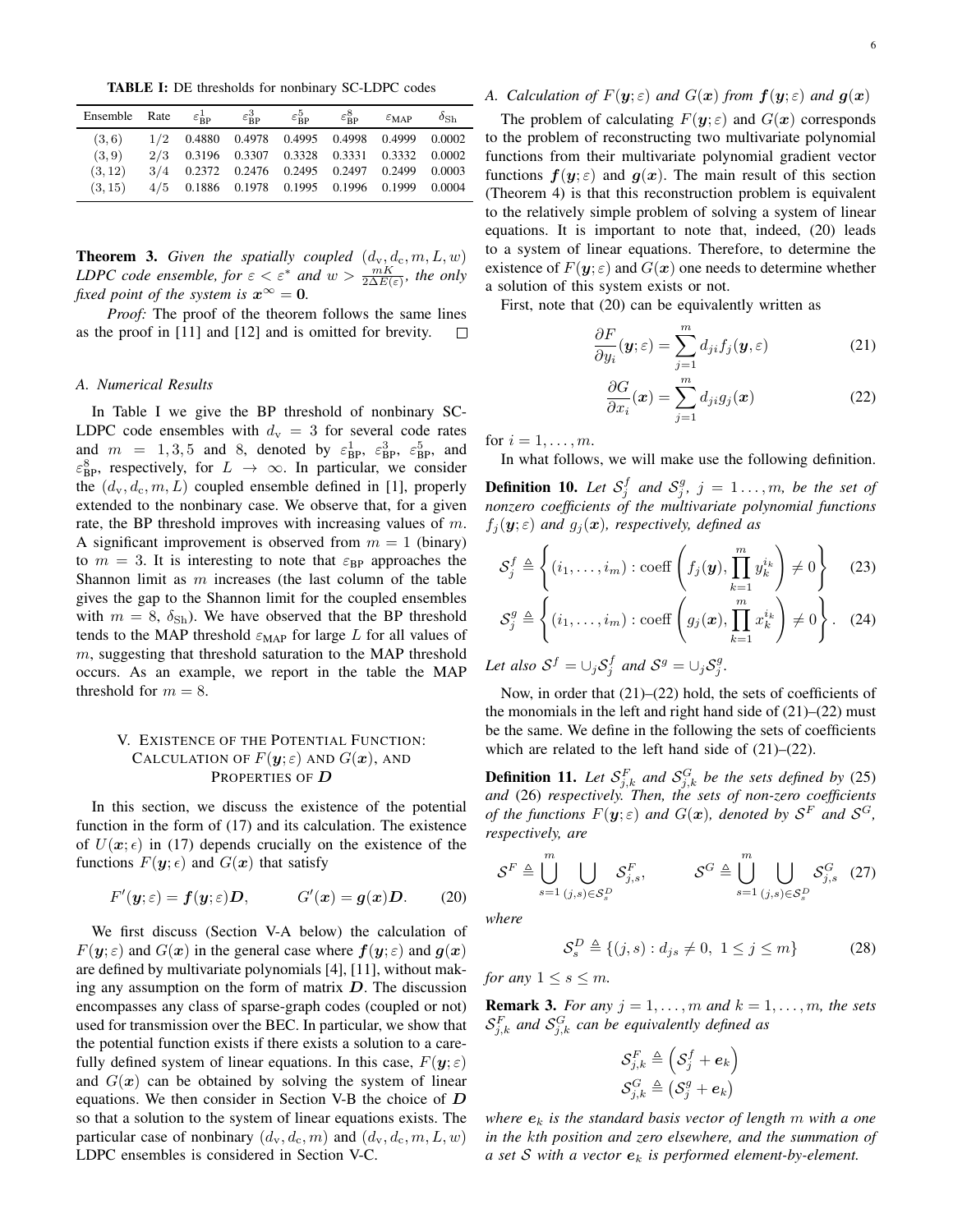$$
\mathcal{S}_{j,k}^{F} \triangleq \left\{ (i_1, \ldots, i_m) : \text{coeff}\left( \int_0^{y_k} f_j(y_1, \ldots, y_{k-1}, z, y_{k+1}, \ldots, y_m) dz, \prod_{l=1}^m y_l^{i_l} \right) \neq 0 \right\}, \quad \text{for } j, k = 1, \ldots, m
$$
\n
$$
\mathcal{S}_{j,k} \triangleq \left\{ (i_1, \ldots, i_m) : \text{coeff}\left( \int_0^{y_k} f_j(y_1, \ldots, y_{k-1}, z, y_{k+1}, \ldots, y_m) dz, \prod_{l=1}^m y_l^{i_l} \right) \neq 0 \right\}, \quad \text{for } j, k = 1, \ldots, m
$$
\n
$$
(25)
$$

$$
\mathcal{S}_{j,k}^G \triangleq \left\{ (i_1, \dots, i_m) : \text{coeff} \left( \int_0^{x_k} g_j(x_1, \dots, x_{k-1}, z, x_{k+1}, \dots, x_m) dz, \prod_{l=1}^m x_l^{i_l} \right) \neq 0 \right\}, \quad \text{for } j, k = 1, \dots, m
$$
 (26)

Given the expressions from Remark 3, it is easy to verify that  $|\mathcal{S}_{j,k}^F| \leq |\mathcal{S}_j^{\tilde{f}}| + 1$  and  $|\mathcal{S}_{j,k}^G| \leq |\mathcal{S}_j^g| + 1$ .

**Lemma 4.** For any coefficients  $d_{ij}$ ,

$$
S^{F} \subseteq \bigcup_{j,k=1}^{m} S_{j,k}^{F}, \qquad S^{G} \subseteq \bigcup_{j,k=1}^{m} S_{j,k}^{G}.
$$
 (29)

*Moreover,*

- $S^F = \bigcup_{j,k=1}^m S_{j,k}^F$  and  $S^G = \bigcup_{j,k=1}^m S_{j,k}^G$  if  $d_{ij} \neq 0$  for *all* i, j *(i.e., if* D *does not have zero entries);*
- $S^F = \bigcup_{j=1}^m S_{j,j}^F$  and  $S^G = \bigcup_{j=1}^m S_{j,j}^G$  if  $d_{ij} \neq 0$  for  $i = j$  and 0 otherwise (i.e., if  $D$  is diagonal).

*Proof:* The proof follows from direct calculation and is therefore omitted. П

We now address the existence of the potential function for the general case of a sparse-graph ensemble over the BEC defined by a vector recursion with multivariate polynomial functions  $f(y; \varepsilon)$  and  $g(x)$ , without imposing any constraint on the matrix  $D$ . The special form of  $D$  is discussed in Section V-B. We can state the following theorem.

Theorem 4. *Consider a sparse-graph code ensemble, used for transmission over the BEC, whose density evolution updates*  $f(y; \varepsilon)$  *and*  $g(x)$  *satisfy Lemma 1. Let the corresponding potential function be*

$$
U(\boldsymbol{x};\varepsilon) \triangleq \boldsymbol{g}(\boldsymbol{x}) \boldsymbol{D} \boldsymbol{x}^{\mathsf{T}} - G(\boldsymbol{x}) - F(\boldsymbol{g}(\boldsymbol{x});\varepsilon)
$$

with functions  $F(y;\varepsilon)$  and  $G(x)$  satisfying  $F'(y;\varepsilon) =$  $f(y;\varepsilon)D, G'(x) = g(x)D, F(0) = 0$  and  $G(0) = 0$ , for *some*  $m \times m$  *matrix* **D**. Then, for any value of  $\varepsilon$ ,  $F(\mathbf{y}; \varepsilon)$  and  $G(\mathbf{x})$  *exist (hence*  $U(\mathbf{x}; \varepsilon)$  *exists) if there exist sets of values*  $\{d_{js}\}, \{\varphi_{(i_1,...,i_m)}\}$  *and*  $\{\mu_{(k_1,...,k_m)}\}$  *that satisfy the following system of linear equations,*

$$
\begin{cases}\ni_s \varphi_{(i_1,\ldots,i_s,\ldots,i_m)} = \sum_{j=1}^m d_{js} \phi_{(i_1,\ldots,i_s-1,\ldots,i_m)}^{(j)} \\
k_t \mu_{(k_1,\ldots,k_t,\ldots,k_m)} = \sum_{j=1}^m d_{jt} \gamma_{(k_1,\ldots,k_t-1,\ldots,k_m)}^{(j)}\n\end{cases} \tag{30}
$$

*for all possible m-tuples*  $(i_1, \ldots, i_m)$  *and*  $(k_1, \ldots, k_m)$ *, and all values of*  $i_s$  *and*  $k_t$  *for*  $1 \leq s \leq m$  *and*  $1 \leq t \leq m$ *. The coefficients*  $\phi$  *and*  $\gamma$  *in (30) are given by* 

$$
\phi_{(i_1,\ldots,i_m)}^{(j)} = \text{coeff}(f_j(\boldsymbol{y};\varepsilon), y_1^{i_1} \cdots y_m^{i_m})
$$
(31)

$$
\gamma_{(k_1,...,k_m)}^{(j)} = \text{coeff}(g_j(\boldsymbol{x}), x_1^{i_1} \cdots x_m^{i_m}).
$$
 (32)

*Proof:* Functions  $F(y; \varepsilon)$  and  $G(x)$  are multivariate polynomials, which can be written as

$$
F(\mathbf{y};\varepsilon) = \sum_{(i_1,\ldots,i_m)\in\mathcal{S}^F} \varphi_{(i_1,\ldots,i_m)} y_1^{i_1} \ldots y_m^{i_m}
$$
(33)

$$
G(\boldsymbol{x}) = \sum_{(k_1,\ldots,k_m)\in\mathcal{S}^G} \mu_{(k_1,\ldots,k_m)} x_1^{k_1} \ldots x_m^{k_m}
$$
 (34)

where  $S^F$  and  $S^G$  are the coefficient sets given in Definition 11 and Lemma 4.

We can also write  $f_j(\mathbf{y}, \varepsilon)$  and  $g_j(\mathbf{x})$  in polynomial form as

$$
f_j(\mathbf{y}, \varepsilon) = \sum_{(i_1, \dots, i_m) \in \mathcal{S}_j^f} \phi_{(i_1, \dots, i_m)}^{(j)} y_1^{i_1} \dots y_m^{i_m} \tag{35}
$$

$$
g_j(\boldsymbol{x}) = \sum_{(k_1,\ldots,k_m) \in \mathcal{S}_j^g} \gamma_{(k_1,\ldots,k_m)}^{(j)} x_1^{k_1} \ldots x_m^{k_m}
$$
 (36)

where  $S_j^f$  and  $S_j^g$  are the coefficient sets given in (23)–(24). Now, using (33)–(34) and (35)–(36) in (21)–(22), we obtain the relationship between  $\phi$ 's,  $\gamma$ 's, d's,  $\varphi$ 's and  $\mu$ 's, given by (30).  $\Box$ 

It is important to note that, given the coefficients  $\phi$  and  $\gamma$ (which are fixed and known), (30) is a fixed homogenous linear system with respect to a single vector containing all the  $d_{ij}$ coefficients, all the  $\varphi$  coefficients, and all the  $\mu$  coefficients. We remark that (30) is a structured system of equations, so the existence of a solution does not follow from dimensional arguments: even though there might exist more equations than free variables  $d_{ij}$ ,  $\varphi$  and  $\mu$ , a solution might still exist as some of the equations in (30) are usually linearly dependent. Moreover, to show the existence of a solution for (30), one should rather consider the matching of the sets  $S^F$  and  $S^G$ with the sets  $S_{j,k}^F$  and  $S_{j,k}^G$ . As this matching happens by means of the sets  $S_s^D$  (i.e., using nonzero coefficients in the matrix  $D$ ), the existence of the solution depends on the form of  $D$ . The existence of a solution of  $(30)$  for various forms of  $D$  is addressed in the next section.

Furthermore, note that, by definition, the coefficients  $\phi$ depend on  $\varepsilon$ . Therefore, the coefficients  $\varphi$  will also be functions of  $\varepsilon$ . We also remark that if we consider  $f(y; \varepsilon)$  and  $g(x)$  defined by spatially-coupling a single-system DE, the discussion above also applies. The main difference is that the dimension of the system of equations will be larger.

#### *B. Necessary Condition on the Existence of*  $U(X; \varepsilon)$

In Theorem 5 below, we give a necessary condition for the existence of the potential function for any matrix  $D$ . We then consider the condition for a diagonal matrix  $D$  and for a matrix  $D$  with strictly positive entries. We will make use of the following definition.

Definition 12. *For a set* S *of vectors of length* m *and a vector*  $e_k$ *, let the subtraction operation*  $S - e_k$  *be defined as* 

$$
S - e_k = \{(i_1, \ldots, i_k, \ldots, i_m) : (i_1, \ldots, i_k - 1, \ldots, i_m) \in S \text{ and } i_k > 0\}.
$$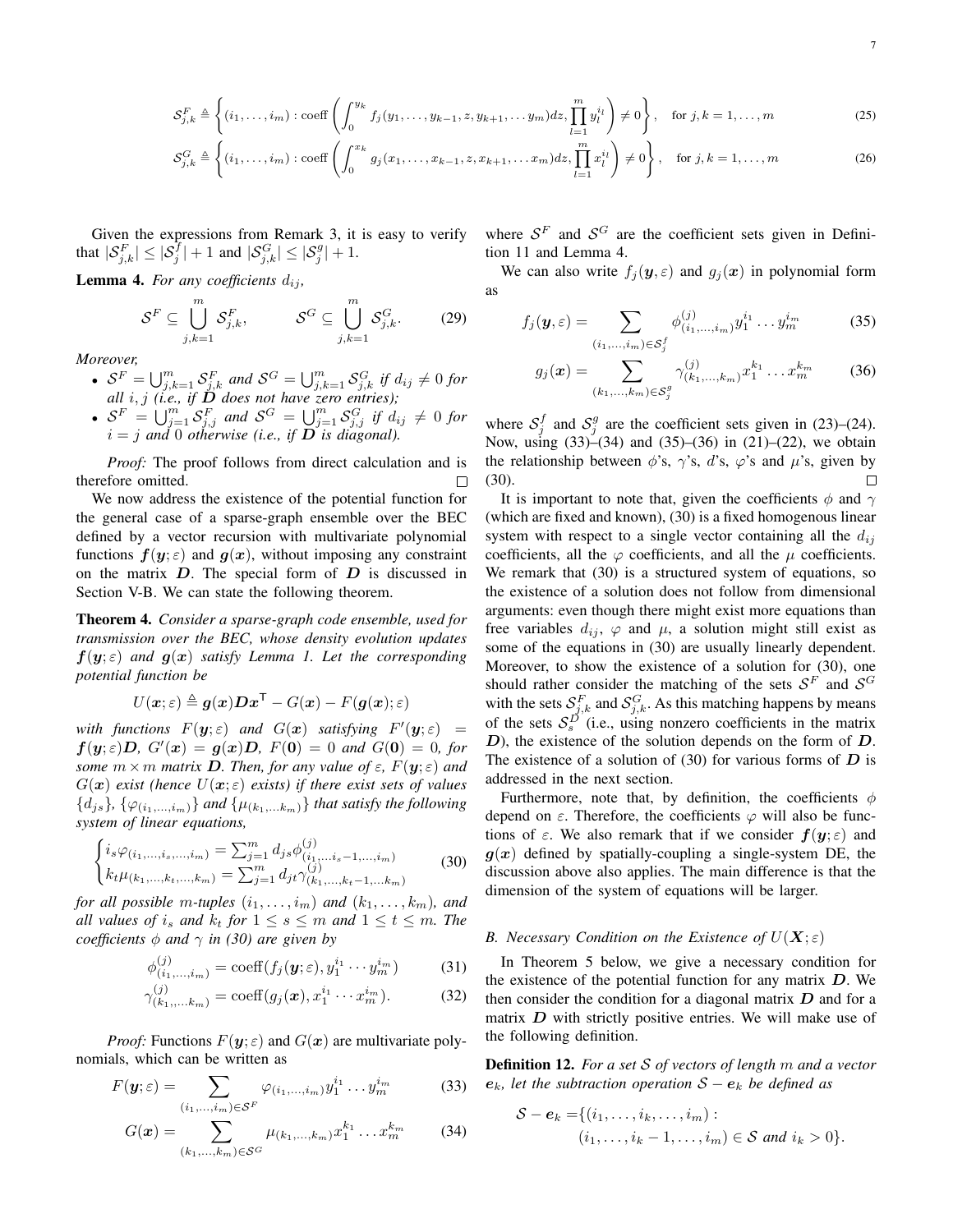Theorem 5. *If the system of equations (30) exists then, for all*  $s = 1, \ldots, m$  *and*  $j = 1, \ldots, m$ *, it holds that* 

$$
\left(\bigcup_{(i,s)\in\mathcal{S}_s^D} \mathcal{S}_{i,s}^F - \mathbf{e}_j\right) \subseteq \left(\bigcup_{(j,s')\in\mathcal{S}^D} \mathcal{S}_j^f\right) \tag{37}
$$

*and*

$$
\left(\bigcup_{(i,s)\in\mathcal{S}_s^D} \mathcal{S}_{i,s}^G - e_j\right) \subseteq \left(\bigcup_{(j,s')\in\mathcal{S}^D} \mathcal{S}_j^g\right) \tag{38}
$$

where  $S^D = \bigcup_{k=1}^m S_k^D$ . Equivalently, (37)–(38) can be written *as*

$$
\left(\bigcup_{(i,s)\in\mathcal{S}_{s}^{D}}\left(\mathcal{S}_{i}^{f}+\boldsymbol{e}_{s}\right)-\boldsymbol{e}_{j}\right)\subseteq\left(\bigcup_{(j,s')\in\mathcal{S}^{D}}\mathcal{S}_{j}^{f}\right)
$$
(39)

*and*

$$
\left(\bigcup_{(i,s)\in\mathcal{S}_{s}^{D}}\left(\mathcal{S}_{i}^{g}+\boldsymbol{e}_{s}\right)-\boldsymbol{e}_{j}\right)\subseteq\left(\bigcup_{(j,s')\in\mathcal{S}^{D}}\mathcal{S}_{j}^{g}\right).
$$
 (40)

*Proof:* Consider the sets  $S_{i,s}^G$ . Assume that there exist an element  $\sqrt{ }$  $a = (i_1, \ldots, i_s + 1, \ldots, i_j - 1, \ldots, i_m)$  such that  $a \in$  $\bigcup_{(i,s)\in\mathcal{S}_s^D}(\mathcal{S}_i^g+e_s)-e_j\Big)$  but  $a\not\in\left(\bigcup_{(j,s')\in\mathcal{S}^D}\mathcal{S}_j^g\right)$ . Since  $a \in (\bigcup_{(i,s) \in \mathcal{S}_s^D} (\mathcal{S}_i^g + e_s) - e_j),$  then  $\tilde{a} = a + e_j \in \mathcal{S}^G$ . We get  $\tilde{a} = (i_1, \ldots, i_s + 1, \ldots, i_j, \ldots, i_m)$ , i.e., the monomial  $x_1^{i_1} \cdots x_i^{i_s+1} \cdots x_j^{i_j} \cdots x_m^{i_m}$  appears in  $G(x)$ . But now  $\frac{\partial G(x)}{\partial x_j}$ contains the monomial  $x_1^{i_1} \cdots x_i^{i_s+1} \cdots x_j^{i_j-1} \cdots x_m^{i_m}$ , which is a contradiction, since by assumption

$$
(i_1,\ldots,i_s+1,\ldots,i_j-1,\ldots,i_m)\notin (\cup_{(j,s')\in\mathcal{S}^D}\mathcal{S}^g_j).
$$

The same reasoning holds for the sets  $S_{i,s}^F$ .

Corollary 2. For a diagonal 
$$
D
$$
, the condition is

$$
\left(S_i^f + \boldsymbol{e}_i\right) - \boldsymbol{e}_j \in S_j^f \quad \text{and} \quad \left(S_i^g + \boldsymbol{e}_s\right) - \boldsymbol{e}_j \in S_j^g \quad (41)
$$

*for*  $1 \leq i \leq m$ ,  $1 \leq j \leq m$ .

Corollary 3. *For a strictly positive* D*, the conditions are*

$$
\left(\bigcup_{s=1}^{m} \left(\mathcal{S}_{i}^{f} + \boldsymbol{e}_{s}\right) - \boldsymbol{e}_{j}\right) \in \cup_{j=1}^{m} \mathcal{S}_{j}^{f} \tag{42}
$$

$$
\left(\bigcup_{s=1}^{m} \left(\mathcal{S}_{i}^{g} + \boldsymbol{e}_{s}\right) - \boldsymbol{e}_{j}\right) \in \cup_{j=1}^{m} \mathcal{S}_{j}^{g} \tag{43}
$$

*for*  $1 \leq i \leq m$ ,  $1 \leq j \leq m$ .

In the following, we give an example where the necessary condition for a diagonal matrix  $D$  is satisfied and we compute the potential function by solving the system of linear equations (30).

Example 1 (Bilayer LDPC code for the relay channel [14]). *We compute the potential function for a regular bilayer LDPC code with parameters*  $(\ell_1, \ell_2, r_1, r_2)$  *for transmission over the binary erasure relay channel with equal erasure probabilities*  $\varepsilon$ .  $\ell_1$  *and*  $\ell_2$  *are the variable node degrees for the first and*  second layer, respectively.  $r_1$  and  $r_2$  are the check node de*grees for the first and second layer. The extension to irregular codes is straightforward. The DE for the bilayer code is given by*

$$
\begin{cases}\nx_1 = \varepsilon y_1^{\ell_1 - 1} y_2^{\ell_2}, & y_1 = 1 - (1 - x_1)^{r_1 - 1}, & \text{(first layer)} \\
x_2 = \varepsilon y_1^{\ell_1} y_2^{\ell_2 - 1}, & y_2 = 1 - (1 - x_2)^{r_2 - 1}, & \text{(second layer)}\n\end{cases}
$$
\n(44)

*where* x<sup>1</sup> *is the erasure probability of messages from variable nodes to check nodes in the first layer, and*  $y_1$  *is the erasure probability of messages from check nodes in the first layer to variable nodes. Likewise,* x<sup>2</sup> *is the erasure probability of messages from variable nodes to check nodes in the second layer, and*  $y_2$  *is the erasure probability of messages from check nodes in the second layer to variable nodes.*

*We write the corresponding vector functions*

$$
\mathbf{f}(\mathbf{y};\varepsilon) = (f_1, f_2) = (\varepsilon y_1^{\ell_1 - 1} y_2^{\ell_2}, \varepsilon y_1^{\ell_1} y_2^{\ell_2 - 1})
$$
(45)  

$$
\mathbf{g}(\mathbf{x}) = (g_1, g_2) = (1 - (1 - x_1)^{r_1 - 1}, 1 - (1 - x_2)^{r_2 - 1})
$$
(46)

*and obtain the following coefficient sets,*

$$
\mathcal{S}_1^f = \{ (\ell_1 - 1, \ell_2) \}, \quad \mathcal{S}_1^g = \{ (0, 0), (1, 0), \dots, (r_1 - 1, 0) \},
$$
  

$$
\mathcal{S}_2^f = \{ (\ell_1, \ell_2 - 1) \}, \quad \mathcal{S}_2^g = \{ (0, 0), (0, 1), \dots, (0, r_2 - 1) \}.
$$

*It is easy to verify that the necessary condition in Corollary 2 holds.*

Assume a diagonal matrix  $\boldsymbol{D} = \left[ \begin{array}{cc} d_{11} & 0 \\ 0 & d_{22} \end{array} \right]$  . We obtain

$$
\mathcal{S}^F \triangleq \bigcup_{j=1}^m \mathcal{S}_{j,j}^F = \bigcup_{j=1}^2 \left( \mathcal{S}_j^f + \mathbf{e}_j \right) = \{ (\ell_1, \ell_2) \}
$$
  

$$
\mathcal{S}^G \triangleq \bigcup_{j=1}^m \mathcal{S}_{j,j}^G = \bigcup_{j=1}^2 \left( \mathcal{S}_j^g + \mathbf{e}_j \right)
$$
  

$$
= \{ (1,0), \dots, (r_1,0), (0,1), \dots, (0, r_2) \}.
$$

*To derive*  $F(y;\varepsilon)$ *,*  $G(x)$ *, and D<i>, we first write the system of linear equations, as explained above, as*

$$
\begin{cases}\n\ell_1 \varphi_{(\ell_1, \ell_2)} = d_{11} \phi_{(\ell_1 - 1, \ell_2)}^{(1)} \\
\ell_2 \varphi_{(\ell_1, \ell_2)} = d_{22} \phi_{(\ell_1, \ell_2 - 1)}^{(2)} \\
i \mu_{(i, 0)} = d_{11} \gamma_{(i - 1, 0)}^{(1)} \\
i \mu_{(0, i)} = d_{22} \gamma_{(0, i - 1)}^{(2)}\n\end{cases} (47)
$$

*for*  $i = 1, ..., r_1$ .

 $\Box$ 

*From (45)-(46), and using the binomial formula to expand*  $(1-x)^a$ , we obtain the coefficients

$$
\phi_{(\ell_1-1,\ell_2)}^{(1)} = \varepsilon, \qquad \phi_{(\ell_1,\ell_2-1)}^{(2)} = \varepsilon \n\gamma_{(0,0)}^{(1)} = 0, \qquad \gamma_{(i,0)}^{(1)} = -\binom{r_1-1}{i}(-1)^i \n\gamma_{(0,1)}^{(2)} = 0, \qquad \gamma_{(0,i)}^{(2)} = -\binom{r_2-1}{i}(-1)^i.
$$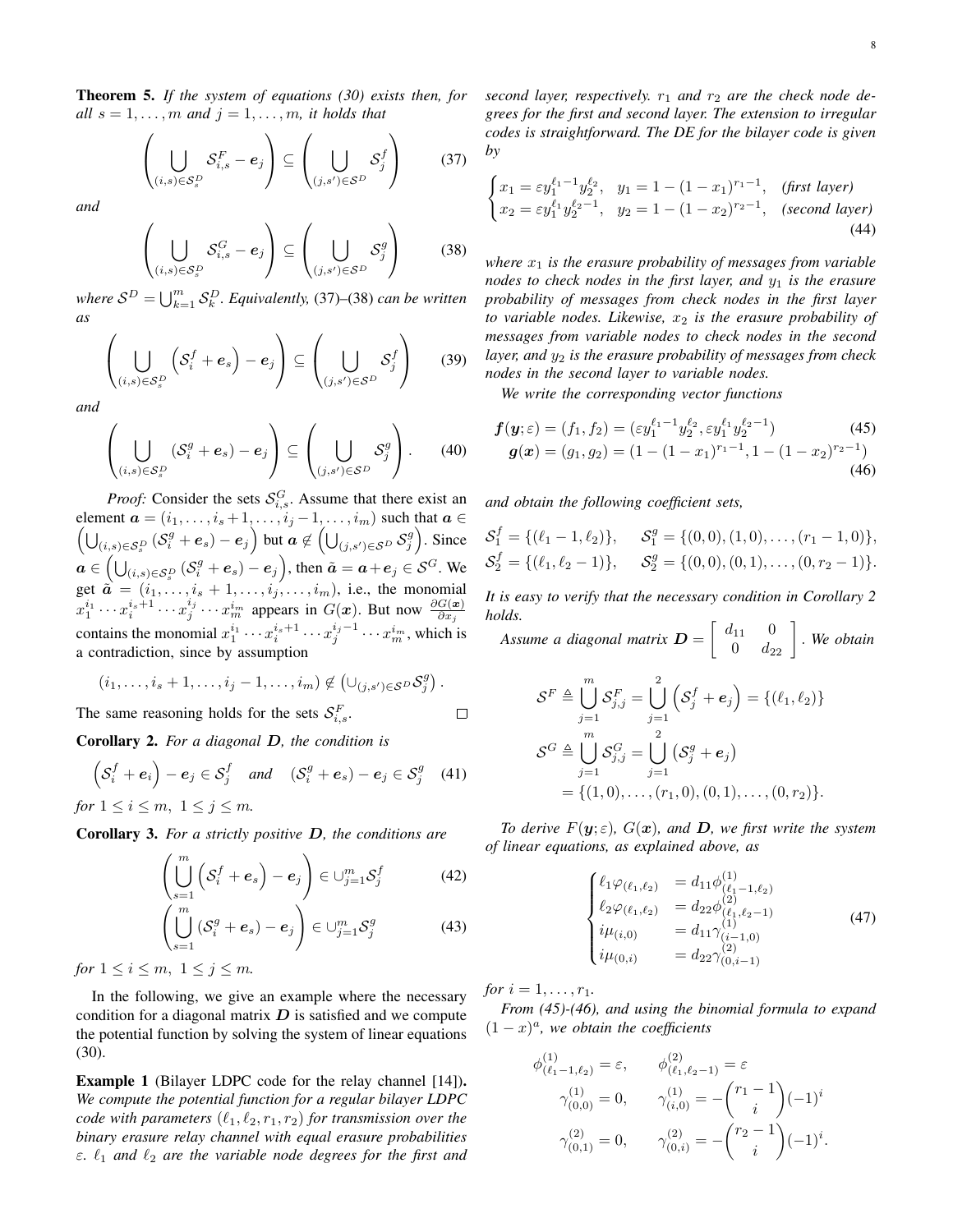9

*Using these coefficients in (47) and solving the system of linear equations, we obtain*<sup>2</sup>  $d_{11} = \ell_1, d_{22} = \ell_2, \varphi_{(\ell_1,\ell_2)} = \varepsilon$ *,*  $\mu_{(1,0)} = \mu_{(0,1)} = 0$ , and, for  $2 \leq i < r$ ,

$$
\mu_{(i,0)} = -\frac{d_{11}}{i} \binom{r_1 - 1}{i - 1} (-1)^{i - 1}
$$

$$
\mu_{(0,i)} = -\frac{d_{22}}{i} \binom{r_1 - 1}{i - 1} (-1)^{i - 1}.
$$

*Finally, the functions*  $F(y; \varepsilon)$  *and*  $G(x)$  *are found as (see (33) and (34))*

$$
F(\mathbf{y};\varepsilon) = \sum_{(i_1,i_2) \in \mathcal{S}^F} \varphi_{(i_1,i_2)} y_1^{i_1} y_2^{i_2} = \varphi_{(\ell_1,\ell_2)} y_1^{\ell_1} y_2^{\ell_2} = \varepsilon y_1^{\ell_1} y_2^{\ell_2}
$$

*and*

$$
G(\boldsymbol{x}) = \sum_{(k_1, k_2) \in \mathcal{S}^G} \mu_{(k_1, k_2)} x_1^{k_1} x_2^{k_2}
$$
  
= 
$$
\sum_{i=1}^{r_1} \mu_{(i,0)} x_1^i + \sum_{i=1}^{r_2} \mu_{(0,i)} x_2^i.
$$
 (48)

*The first summation term in right hand side of (48) becomes*

$$
\sum_{i=1}^{r_1} \mu_{(i,0)} x_1^i = \mu_{(1,0)} - \sum_{i=2}^{r_1} \frac{d_{11}}{i} {r_1 - 1 \choose i-1} (-1)^{i-1} x_1^i
$$
  
= 
$$
\frac{d_{11}}{r_1} \sum_{i=2}^{r_1} {r_1 \choose i} (-1)^i x_1^i
$$
  
= 
$$
\frac{d_{11}}{r_1} \left( -1 + r_1 x_1 + \sum_{i=0}^{r_1} {r_1 \choose i} (-1)^i x_1^i \right)
$$
  
= 
$$
\frac{d_1}{r_1} \left( x_1 + \frac{(1 - x_1)^{r_1} - 1}{r_1} \right)
$$

*where in* (a) *we used the binomial formula.*

*Developing the second term in the summation (48) in a similar way, and setting*  $d_{11} = \ell_1$  *and*  $d_{22} = \ell_2$ *, we finally obtain*

$$
G(\boldsymbol{x}) = \ell_1 \left( x_1 + \frac{(1 - x_1)^{r_1} - 1}{r_1} \right) + \ell_2 \left( x_2 + \frac{(1 - x_2)^{r_2} - 1}{r_2} \right). \tag{49}
$$

*It is easy to verify that*  $F(\mathbf{y}; \varepsilon)$  *and*  $G(\mathbf{x})$  *satisfy*  $F(\mathbf{0}; \varepsilon) = 0$ *,*  $G(\mathbf{0}) = 0$ ,  $F'(\mathbf{y}; \varepsilon) = \mathbf{f}(\mathbf{y}; \varepsilon) \mathbf{D}$ , and  $G'(\mathbf{x}) = \mathbf{g}(\mathbf{x}) \mathbf{D}$ .  $\triangle$ 

#### *C. Existence of*  $U(\mathbf{x}; \varepsilon)$  *for*  $(d_v, d_c, m)$  *and*  $(d_v, d_c, m, L, w)$ *Ensembles*

In [4], [11], the potential function was defined using a diagonal matrix  $D$ . It is easy to verify that all the examples in [4] (noisy Slepian-Wolf problem with erasures, LDPC codes over the erasure multiple access channel, and protograph codes over the BEC) satisfy the necessary condition in Corollary 2. However, in the case of nonbinary LDPC codes, the following proposition is true.

**Proposition 1.** For the  $(d_v, d_c, m)$  nonbinary LDPC code *ensemble, if* D *is a diagonal matrix, the solution to* (30) *does not exist.*

*Proof:* First consider the variable node operation in (1) using (4). Consider  $S_m^f$ , the set of nonzero coefficients of  $f_m$  (from (9),  $f_m = f_{\text{om}}$ ). From (4),  $[a_{\text{o}} \boxdot b_{\text{o}}]_m =$  $V^m_{m,m,m} a_{\text{om}} b_{\text{om}}$ . Therefore,  $f_m = p_m (V^m_{m,m,m})^{d_v-1} y_m^{d_v-1}$ , and  $S_m^f = \{(0, \ldots, 0, d_v - 1)\}\$ . Developing  $[a_0 \Box b_0]_{m-1}$ in (1) and using  $[a_0 \Box b_0]_m$  earlier, it is also easy to see that

$$
S_{m-1}^f = \{(0, \ldots, 0, d_{\mathbf{v}} - 1, 0), (0, \ldots, 0, d_{\mathbf{v}} - 2, 1), \ldots, (0, \ldots, 0, d_{\mathbf{v}} - 1)\}.
$$

Therefore, the condition (41) is not verified. A similar proof holds for the check node operation.  $\Box$ 

As a result of Proposition 1, for nonbinary LDPC codes, the potential function does not exist for a diagonal matrix D. Thus, one should consider a more general form of D. In the following, we show that, indeed, the potential function exists if a more general form of  $D$  is considered. We first give an example of the existence and computation of the potential function for the  $(2, 3, 3)$  nonbinary LDPC code, and then discuss the existence of a solution to the system of linear equations (30) for nonbinary LDPC codes in general.

Example 2 (Existence and calculation of the potential function for the  $(2, 3, 3)$  nonbinary LDPC code). We have  $x_0$  =  $(x<sub>00</sub>, x<sub>01</sub>, x<sub>02</sub>), y<sub>0</sub> = (y<sub>00</sub>, y<sub>01</sub>, y<sub>02</sub>), p<sub>0</sub> = ((1 - \varepsilon)<sup>2</sup>, 2\varepsilon(1 (\varepsilon), \varepsilon^2$ ),  $f_\circ(y_\circ; \varepsilon) = p_\circ(\varepsilon) \boxdot y_\circ$  *and*  $g_\circ(x_\circ) = x_\circ \boxtimes x_\circ$ . *Moreover,*  $\mathbf{x} = (x_1, x_2), \mathbf{y} = (y_1, y_2)$  *and*  $\mathbf{f}(\mathbf{y}; \varepsilon) = (f_1, f_2)$ *. Using (4) we obtain*

$$
f_{\circ 0} = 1 - f_{\circ 1} - f_{\circ 2}
$$
  
\n
$$
f_{\circ 1} = V_{1,1,1}^2 p_{\circ 1} y_{\circ 1} + V_{1,2,1}^2 p_{\circ 1} y_{\circ 2} + V_{2,1,1}^2 p_{\circ 2} y_{\circ 1}
$$
  
\n
$$
= \left(\frac{2}{3}\varepsilon(1-\varepsilon) + \varepsilon^2\right) y_{\circ 1} + 2\varepsilon(1-\varepsilon)y_{\circ 2}
$$
  
\n
$$
f_{\circ 2} = V_{2,2,2}^2 p_{\circ 2} y_{\circ 2} = \varepsilon^2 y_{\circ 2}.
$$

*Using* (8) *and* (9) *we obtain,*

$$
\boldsymbol{f}=(f_1,f_2)=\left(\frac{2\varepsilon+\varepsilon^2}{3}y_1+\frac{4\varepsilon-4\varepsilon^2}{3}y_2,\varepsilon^2y_2\right).
$$

It follows that  $S_1^f = \{(1,0), (0,1)\}$  and  $S_2^f = \{(0,1)\}.$ *Similarly, we obtain*

$$
g_{o0} = 1 - g_{o1} - g_{o2}
$$
  
\n
$$
g_{o1} = 2x_{o1} - \frac{5}{3}x_{o1}^2 - 2x_{o1}x_{o2}
$$
  
\n
$$
g_{o2} = \frac{2}{3}x_{o1}^2 - \frac{4}{3}x_{o1}x_{o2} + 2x_{o2} - \frac{1}{3}x_{o2}^2
$$

*and*

$$
\mathbf{g} = (g_1, g_2) = \left(2x_1 - x_1^2, \frac{2}{3}x_1^2 - \frac{4}{3}x_1x_2 + 2x_2 - \frac{1}{3}x_2^2\right).
$$
  
*It follows that*  $S_1^g = \{(1, 0), (2, 0)\}$  *and*  $S_2^g = \{(2, 0), (1, 1), (0, 1), (0, 2)\}.$ 

*With the sets above,* (41) *is not satisfied. Therefore, the potential function does not exist for a diagonal matrix* D*.*

<sup>2</sup>The example presents one solution out of many existing ones. In fact, for any  $a > 0$  and  $d_{11} = a\ell_1, d_{22} = a\ell_2$  and  $\varphi_{(\ell_1,\ell_2)} = \varepsilon/a$  induce a solution which satisfies (47).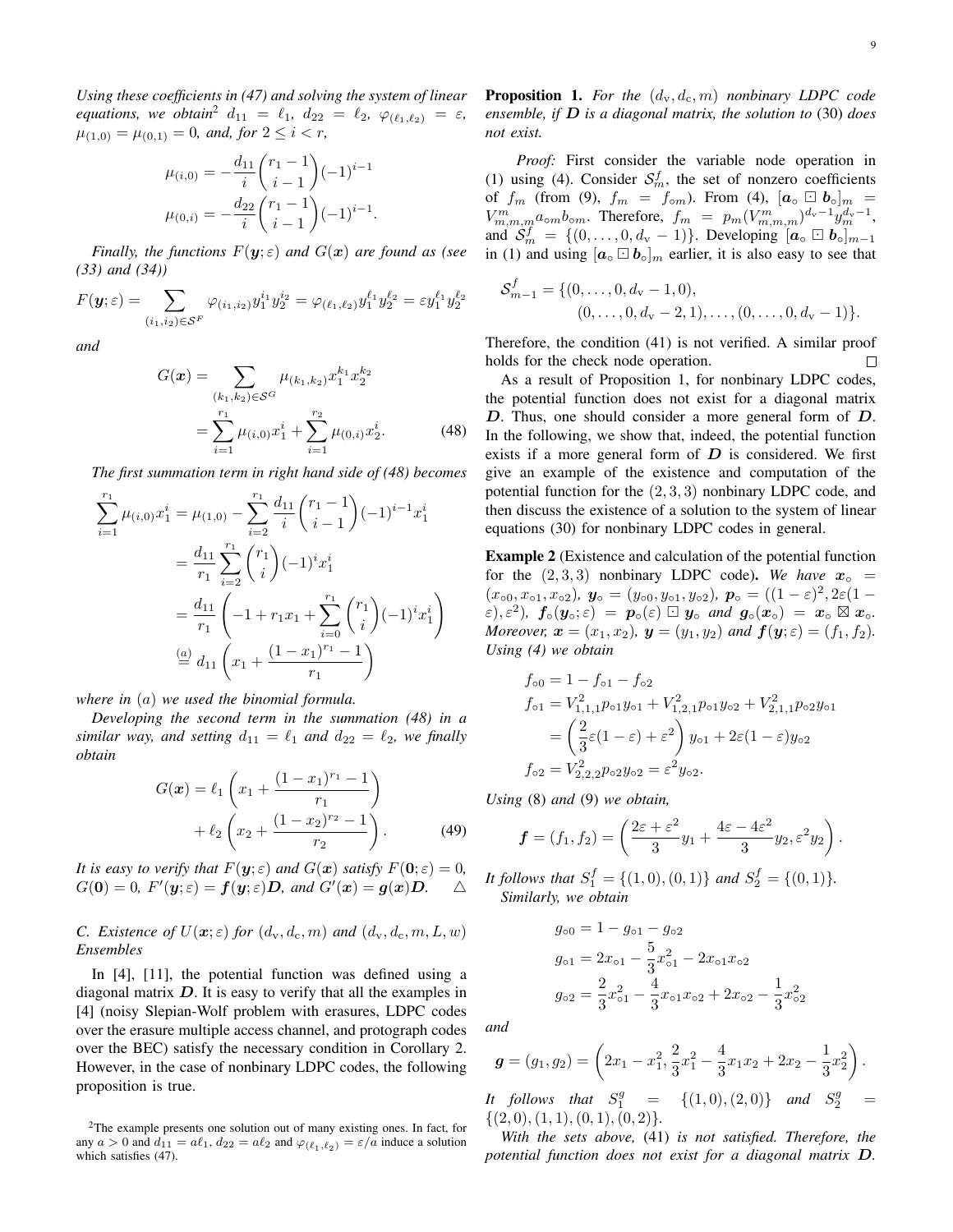$$
f(y;\varepsilon)D = \left(\frac{(2\varepsilon + \varepsilon^2)d_{11}}{3}y_1 + \frac{(4\varepsilon - 4\varepsilon^2)d_{11} + 3\varepsilon^2d_{21}}{3}y_2, \frac{(2\varepsilon + \varepsilon^2)d_{12}}{3}y_1 + \frac{(4\varepsilon - 4\varepsilon^2)d_{12} + 3\varepsilon^2d_{22}}{3}y_2\right)
$$
(50)

$$
\boldsymbol{g}(\boldsymbol{x})\boldsymbol{D} = \left(2d_{11}x_1 + \frac{2d_{21} - 3d_{11}}{3}x_1^2 - \frac{4d_{21}}{3}x_1x_2 + 2d_{21}x_2 - \frac{d_{21}}{3}x_2^2, 2d_{12}x_1 + \frac{2d_{22} - 3d_{12}}{3}x_1^2 - \frac{4d_{22}}{3}x_1x_2 + 2d_{22}x_2 - \frac{d_{22}}{3}x_2^2\right) \tag{51}
$$

*However, the potential function exists if a matrix with nonzero elements is used. In this case the sets* S <sup>F</sup> *and* S <sup>G</sup> *are (see (27)),*

$$
\mathcal{S}^F = \{ (2,0), (1,1), (0,2) \}
$$
  

$$
\mathcal{S}^G = \{ (2,0), (3,0), (1,1), (1,2), (2,1), (0,2), (0,3) \}.
$$

*Using these sets, we can write the functions*  $F(\mathbf{y}; \varepsilon)$  *and*  $G(\mathbf{x})$ *as (cf.* (33) *and* (34)*)*

$$
F(\mathbf{y};\varepsilon) = \varphi_{(2,0)} y_1^2 + \varphi_{(1,1)} y_1 y_2 + \varphi_{(0,2)} y_2^2
$$
  
\n
$$
G(\mathbf{x}) = \mu_{(2,0)} x_1^2 + \mu_{(3,0)} x_1^3 + \mu_{(1,1)} x_1 x_2 + \mu_{(1,2)} x_1 x_2^2
$$
  
\n
$$
+ \mu_{(2,1)} x_1^2 x_2 + \mu_{(0,2)} x_2^2 + \mu_{(0,3)} x_2^3.
$$

*We also obtain*

$$
F'(\mathbf{y}; \varepsilon) = \frac{\partial F(\mathbf{y}; \varepsilon)}{\partial \mathbf{y}}
$$
  
=  $(2\varphi_{(2,0)}y_1 + \varphi_{(1,1)}y_2, \varphi_{(1,1)}y_1 + 2\varphi_{(0,2)}y_2)$   

$$
G'(\mathbf{x}) = \frac{\partial G(\mathbf{x})}{\partial \mathbf{x}}
$$
  
=  $(2\mu_{(2,0)}x_1 + 3\mu_{(3,0)}x_1^2 + \mu_{(1,1)}x_2 + \mu_{(1,2)}x_2^2 + 2\mu_{(2,1)}x_1x_2, \mu_{(1,1)}x_1 + 2\mu_{(1,2)}x_1x_2 + \mu_{(2,1)}x_1^2 + 2\mu_{(0,2)}x_2 + 3\mu_{(0,3)}x_2^2).$ 

*On the other hand,*  $f(y; \varepsilon)D$  *and*  $g(x)D$  *are given by* (50) *and* (51)*, respectively, at the top of the page.*

*We can now write the system of linear equations (30) as*

$$
2\varphi_{(2,0)} = \frac{(2\varepsilon + \varepsilon^2)d_{11}}{3}, \quad \varphi_{(1,1)} = \frac{(4\varepsilon - 4\varepsilon^2)d_{11} + 3\varepsilon^2d_{21}}{3},
$$
  
\n
$$
\varphi_{(1,1)} = \frac{(2\varepsilon + \varepsilon^2)d_{12}}{3}, \quad 2\varphi_{(0,2)} = \frac{(4\varepsilon - 4\varepsilon^2)d_{12} + 3\varepsilon^2d_{22}}{3},
$$
  
\n
$$
2\mu_{(2,0)} = 2d_{11}, \quad 3\mu_{(3,0)} = \frac{2d_{21} - 3d_{11}}{3},
$$
  
\n
$$
\mu_{(1,1)} = 2d_{21}, \quad \mu_{(1,2)} = -\frac{d_{21}}{3},
$$
  
\n
$$
2\mu_{(2,1)} = -\frac{4d_{21}}{3}, \quad \mu_{(1,1)} = 2d_{12},
$$
  
\n
$$
2\mu_{(1,2)} = -\frac{4d_{22}}{3}, \quad \mu_{(2,1)} = \frac{2d_{22} - 3d_{12}}{3},
$$
  
\n
$$
2\mu_{(0,2)} = 2d_{22}, \quad 3\mu_{(0,3)} = -\frac{d_{22}}{3}.
$$

*Note that solving the system above is equivalent to solve the following subsystem of linear equations,*

$$
\begin{cases}\n(2\varepsilon + \varepsilon^2) d_{12} &= (4\varepsilon - 4\varepsilon^2) d_{11} + 3\varepsilon^2 d_{21} \\
2d_{21} &= 2d_{12} \\
-\frac{4}{6}d_{22} &= -\frac{1}{3}d_{21}\n\end{cases}
$$

*This subsystem gives us the solution*

$$
d_{12} = 2d_{11}, \t d_{21} = 2d_{11}, \t d_{22} = d_{11}
$$

*and the induced coefficients*  $\varphi$  *and*  $\mu$  *are then obtained as* 

$$
\varphi_{(2,0)} = \frac{2\varepsilon + \varepsilon^2}{6} d_{11}, \quad \mu_{2,0} = d_{11}, \quad \mu_{1,2} = -\frac{2}{3} d_{11},
$$
  

$$
\varphi_{(1,1)} = \frac{4\varepsilon + 2\varepsilon^2}{3} d_{11}, \quad \mu_{3,0} = \frac{1}{9} d_{11}, \quad \mu_{1,1} = 4d_{11}
$$
  

$$
\varphi_{(0,2)} = \frac{8\varepsilon - 5\varepsilon^2}{6} d_{11}, \quad \mu_{2,1} = -\frac{4}{3} d_{11}, \quad \mu_{0,2} = d_{11},
$$
  

$$
\mu_{0,3} = -\frac{1}{9} d_{11}.
$$

*Therefore, the system has an infinite number of solutions. Choosing the free parameter*  $d_{11} = 1$  *we finally obtain* 

$$
F(y; \varepsilon) = \frac{2\varepsilon + \varepsilon^2}{6} y_1^2 + \frac{4\varepsilon + 2\varepsilon^2}{3} y_1 y_2 + \frac{8\varepsilon - 5\varepsilon^2}{6} y_2^2
$$
  
\n
$$
G(x) = x_1^2 + \frac{1}{9} x_1^3 + 4x_1 x_2 - \frac{2}{3} x_1 x_2^2 - \frac{4}{3} x_1^2 x_2 + x_2^2 - \frac{1}{9} x_2^3.
$$

*It is easy to verify that this solution satisfies*  $F'(\mathbf{y}; \varepsilon) =$  $f(y; \varepsilon)D$  and  $G'(x) = g(x)D$ . Note also that the resulting D is symmetric.  $\triangle$ 

We now discuss the general case of nonbinary LDPC codes. Assume that the necessary condition on the existence of functions  $F(y; \varepsilon)$  and  $G(x)$  is satisfied. We would like to determine whether (30) has always a solution. To do so, we analyze the form of the system of equations (30) for nonbinary LDPC codes.

**Lemma 5.** For nonbinary  $(d_v, d_c, m)$  **LDPC** codes,

$$
|\mathcal{S}^F| = \sum_{n=3}^{d_v} \sum_{t=1}^n \binom{n-1}{t-1} \binom{m}{t} \tag{52}
$$

$$
|\mathcal{S}^G| = \sum_{n=2}^{d_c} \sum_{t=1}^n \binom{n-1}{t-1} \binom{m}{t}.
$$
 (53)

*Moreover, the number of equations in* (30)*, containing*  $\varphi_{(i_1,...,i_m)}$  and  $\mu_{(i_1,...,i_m)}$  is respectively

$$
N_{\varphi} = \sum_{n=3}^{d_{\mathbf{v}}} \sum_{t=1}^{n} t \binom{n-1}{t-1} \binom{m}{t} \tag{54}
$$

$$
N_{\mu} = \sum_{n=2}^{d_c} \sum_{t=1}^{n} t \binom{n-1}{t-1} \binom{m}{t}.
$$
 (55)

*Proof:* Consider (33). It defines a multivariate polynomial  $F(\mathbf{y}; \varepsilon)$  which, by construction, contains all monomials  $y_1^{i_1} \cdots y_m^{i_m}$  such that

$$
3 \le \sum_{s=1}^m i_s \le d_{\mathrm{v}}.
$$

Therefore, in order to find the number of elements in  $S<sup>F</sup>$ , we count the number of vectors  $(i_1, \ldots, i_m) \in \mathcal{S}^F$  of length m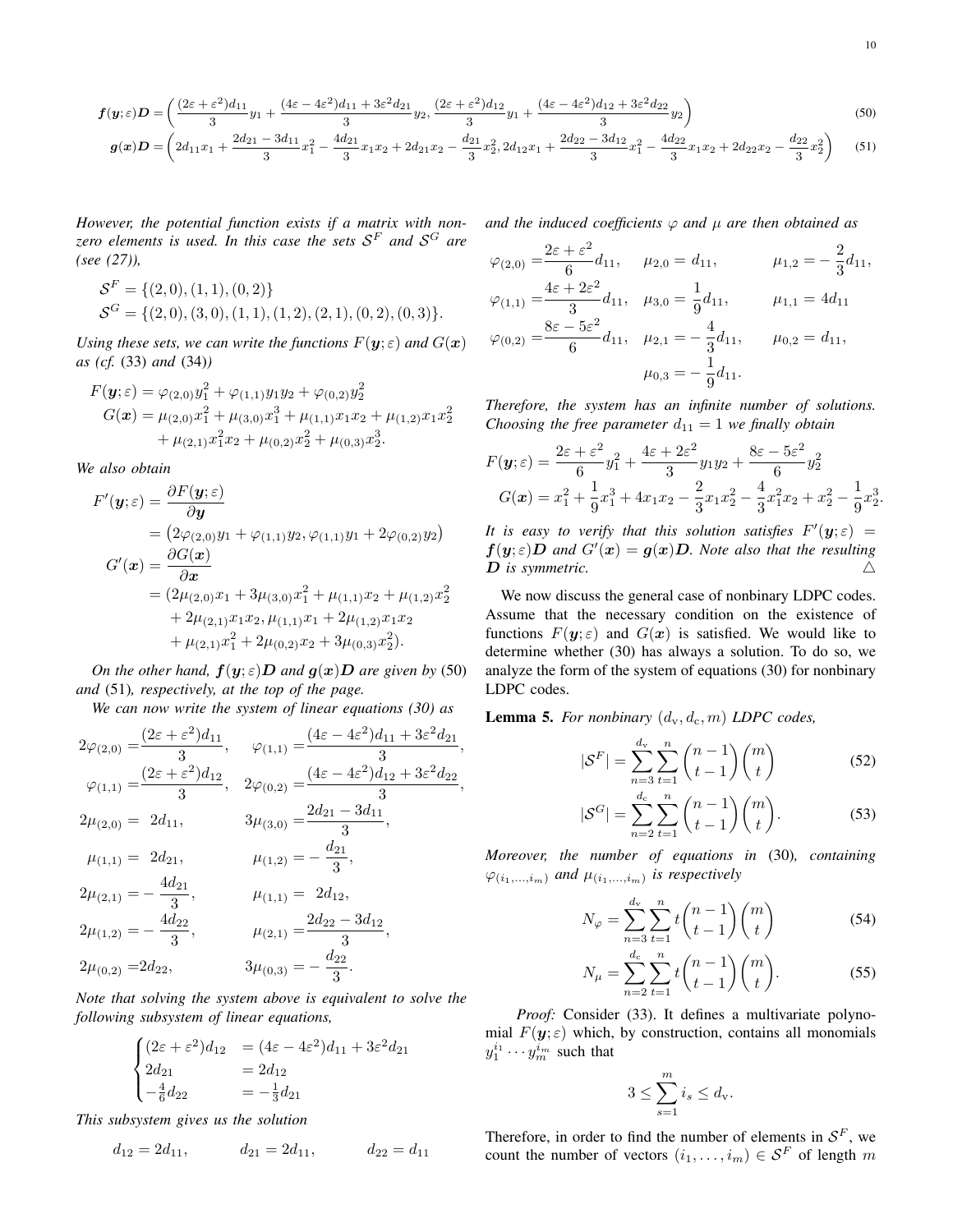with t nonzero entries, and  $\sum_{s=1}^{m} i_s = n$ , for  $3 \leq n \leq d_v$ and  $1 \leq t \leq m$ , As for some fixed value of n, the number of vectors with exactly t nonzero entries and  $\sum_{s=1}^{m} i_s = n$  is given by the binomial coefficient  $\binom{n-1}{t-1}$ , and these t nonzero entries can be placed in a vector of length m in  $\binom{m}{t}$  various ways, the expression for  $|S^F|$  follows directly. The same reasoning holds for  $|S^G|$ , with the only difference that  $G(x)$  is constructed in a way that it contains all monomials  $x_1^{i_1} \cdots x_m^{i_m}$ such that

$$
2 \le \sum_{s=1}^m i_s \le d_{\rm c}.
$$

Now, to obtain (54), it is sufficient to notice from (30) that any variable  $\varphi_{(i_1,...,i_m)}$  having t nonzero entries within its index vector  $(i_1, \ldots, i_m)$  participates in exactly t equations. The same holds for variables  $\gamma_{(i_1,...,i_m)}$ .  $\Box$ 

The system of linear equations (30) has  $|S^F| + |S^G|$  +  $m(m-1)$  $\frac{n-1}{2}$  free variables (which are the coefficients  $\varphi$ ,  $\mu$  and  $d_{ij}$ ) and  $N_{\varphi} + N_{\gamma}$  equations. Therefore, if  $d_{\rm v}$ ,  $d_{\rm c}$  and m are such that

$$
|\mathcal{S}^F| + |\mathcal{S}^G| + \frac{m(m-1)}{2} \ge N_{\varphi} + N_{\gamma}
$$
 (56)

then (30) would have a solution. Unfortunately, for almost all interesting choices of  $d_v$ ,  $d_c$  and m this condition is not verified. However, the solution of (30) does exist in most cases. This has been verified numerically, and is discussed in the following. The reason that a solution exists lies in the fact that, due to the structural properties of  $V_{i,j,k}$  and  $C_{i,j,k}$ in  $f(y; \varepsilon)$  and  $g(x)$ , the system (30) contains many linearly dependent equations, so the condition (56) is too weak. To verify the existence of  $F(y; \varepsilon)$  and  $G(x)$  for nonbinary LDPC codes, we verified numerically the existence of a solution for regular codes with degrees  $(2, 3)$ ,  $(3, 4)$ ,  $(3, 5)$  and  $(3, 6)$ , for values of  $m$  starting from 2 until the largest value that was feasible to simulate (e.g., for  $(3, 4)$ ) LDPC codes we considered  $m$  up to 20). For all the considered examples, the number of equations in (30) was larger than the number of free variables. However, in all cases, similarly to Example 2, after eliminating linearly dependent equations, we obtained a subsystem of  $m^2 - 1$  equations with  $m^2$  variables  $d_{ij}$ , which results in a symmetric matrix  $D$ , parametrized by  $d_{11}$ . Then, all coefficients  $\varphi$  and  $\mu$  are obtained as a function of  $d_{11}$ , as in Example 2. The subsystems of linear equations for the  $(3, 4, 2)$ and (3, 4, 3) nonbinary LDPC codes are given in Table II. Our numerical results strongly suggest that, for  $(d_v, d_c, m)$ nonbinary LDPC code ensembles, the functions  $F(y; \varepsilon)$  and  $G(x)$  always exist, and the corresponding matrix  $D$  is always symmetric. Choosing  $d_{11}$  to be positive, the resulting matrix is positive, symmetric and invertible, properties that are used in Lemma 2 and subsequently in the proof of threshold saturation.

#### VI. CONCLUSION

We studied threshold saturation for nonbinary SC-LDPC codes when transmission takes place over the BEC. We used the proof technique based on the potential function  $U(x; \epsilon)$ for vector recursions, recently proposed by Yedla *et al.* [4] and showed that threshold saturation occurs for nonbinary SCLDPC codes, under the condition of the existence of the potential function. Our proof is a non-straightforward extension of the proof in [4] to accommodate nonbinary SC-LDPC codes. In particular, during the proof of the threshold saturation, we have shown the following important facts:

- *Existence of a fixed point in the DE of nonbinary LDPC codes:* In their probability vector form, the variable and check node updates  $f(y; \varepsilon)$  and  $g(x)$  are not monotone with respect to the input variables. However, monotonicity can be shown by using an equivalent representation based on CCDF vectors. The property of monotonicity implies the existence of a fixed point in the DE equation of nonbinary LDPC ensembles, and also allows to use the proof technique of [4].
- *Existence and calculation of the potential function:* We derived a necessary condition on the existence of the potential function. Furthermore, we showed that, if it exists, the potential function can be obtained by finding the functions  $F(y; \varepsilon)$  and  $G(x)$  as the solution of a system of linear equations.
- Use of a diagonal matrix **D** in the definition of  $U(\mathbf{x}; \epsilon)$ : In  $[4]$  D is assumed to be diagonal. For many vector coupled systems a diagonal matrix  $D$  satisfies the necessary condition for the existence of  $U(\mathbf{x}; \epsilon)$ . However, the condition is not verified in the case of nonbinary codes.
- *Positive, symmetric and invertible form of* D *and threshold saturation for nonbinary LDPC codes:* We showed numerically that, for multiple families of nonbinary LDPC code ensembles,  $F(y; \varepsilon)$  and  $G(x)$  exist for a positive, symmetric and invertible matrix D. In such cases, we are able to prove threshold saturation following the same lines as the proof by Yedla *et al.*. Unfortunately, the general problem of the existence of a solution to the system of linear equations (and thus of the potential function) for arbitrary nonbinary LDPC code ensembles still remains open. However, based on our observations, we conjecture that threshold saturation occurs in general.

#### ACKNOWLEDGEMETS

The authors wish to thank Prof. Henry D. Pfister for suggesting the use of CCDF vectors to prove the monotonicity of the variable node and check node update functions. The authors would also like to thank Prof. Henry D. Pfister and the anonymous reviewers for the careful review of our paper.

### APPENDIX A

#### SOME USEFUL RESULTS

Consider the Gaussian binomial coefficient in (6) and the definition of the coefficients $V_{ijk}$ ,

$$
V_{i,j,k}^{m} = \begin{cases} \frac{G_{i,k}G_{m-i,j-k}2^{(i-k)(j-k)}}{G_{m,j}}, & \text{if (C1) holds} \\ 0, & \text{otherwise} \end{cases}
$$
(57)

where the condition (C1) is

(C1): 
$$
0 \le i, j \le m
$$
 and  
\n
$$
\max(i+j-m, 0) \le k \le \min(i, j).
$$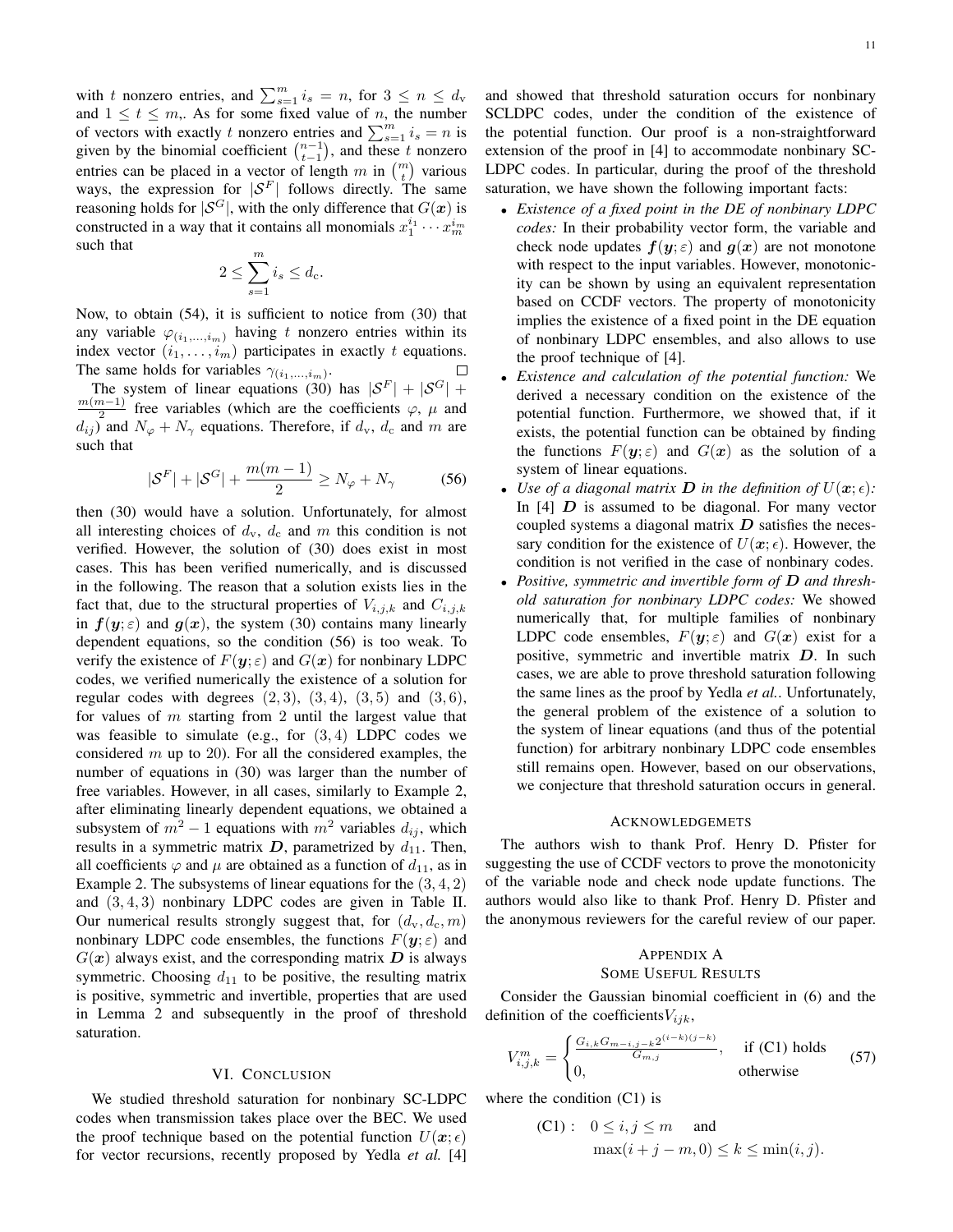**TABLE II:** Subsystems of linearly independent equations from (30), for some values of  $d_v$ ,  $d_c$  and m.

|         | $(d_v, d_c, m)$ $ \mathcal{S}^F  +  \mathcal{S}^G $ $N_\varphi + N_\gamma$ |    | Equivalent subsystem of equations                                                                                                                                                                                                                        | Resulting $D$                                                                                                                         |
|---------|----------------------------------------------------------------------------|----|----------------------------------------------------------------------------------------------------------------------------------------------------------------------------------------------------------------------------------------------------------|---------------------------------------------------------------------------------------------------------------------------------------|
| (3,4,2) | 16                                                                         | 24 | $\begin{cases}\n-\frac{4}{10}d_{21} + \frac{9}{10}d_{12} = d_{22} \\ -d_{21} + \frac{3}{2}d_{12} = d_{22} \\ 2\varepsilon(1-\varepsilon)d_{11} = \varepsilon^2d_{12}\n\end{cases}$                                                                       | $\left[\begin{array}{cc} d_{11} & 2d_{11} \\ 2d_{11} & d_{11} \end{array}\right]$                                                     |
| (3,4,3) | 41                                                                         | 75 | $\begin{cases} 3d_{21} = 3d_{12} \\ d_{31} = 4_{d33} \\ 3d_{31} = 3d_{13} \\ 6d_{32} = 12d_{33} \\ d_{32} = d_{23} \\ d_{21} + 15d_{33} = 6d_{22} \\ 4\varepsilon d_{11} = 2\varepsilon d_{12} \\ 8\varepsilon d_{11} = 2\varepsilon d_{13} \end{cases}$ | $\left[\begin{array}{ccc} d_{11} & 3d_{11} & 4d_{11} \\ 3d_{11} & 3d_{11} & 2d_{11} \\ 4d_{11} & 2d_{11} & d_{11} \end{array}\right]$ |

We give without proof the following lemmas.

**Lemma 6.** Assume  $m > 0$ . Then for all  $0 \le i \le m$ ,

$$
\frac{G_{m,i+1}}{G_{m,i}} = \frac{2^{m-i}-1}{2^{i+1}-1}
$$
\n(58)

$$
\frac{G_{m+1,i}}{G_{m,i}} = \frac{2^{m+1}-1}{2^{m-i+1}-1}
$$
(59)

$$
\frac{G_{m+1,i+1}}{G_{m,i}} = \frac{2^{m+1} - 1}{2^{i+1} - 1}.
$$
 (60)

**Lemma 7.** Let  $i, j, \ell$  be such that  $V_{ij\ell} > 0$  and  $V_{(i-1)j\ell} > 0$ *(i.e., by (57),*  $0 \leq \ell \leq m$ ,  $\ell < i \leq m$  and  $\ell \leq j \leq m + \ell - i$ ). *Then*

$$
\frac{V_{ij\ell}}{V_{(i-1)j\ell}} = \frac{2^{i-\ell} - 2^{-\ell}}{2^{i-\ell} - 1} \cdot \frac{2^{m+\ell-i+1} - 2^j}{2^{m-i+1} - 1}.
$$
 (61)

*Moreover, if*  $\ell > 0$ *,* 

$$
\frac{V_{ij\ell}}{V_{(i-1)j\ell}} > 2^{\ell} \frac{2^{m-i+1} - 2^{j-\ell}}{2^{m-i+1} - 1}.
$$
 (62)

*Further, if*  $j - \ell \leq m - i$  *and*  $\ell > 0$ *,* 

$$
\frac{V_{ij\ell}}{V_{(i-1)j\ell}} > 2^{\ell-1}.
$$
 (63)

**Lemma 8.** *Let*  $i, j, \ell$  *be such that*  $V_{ij\ell} > 0$  *and*  $V_{(i-1)j(\ell-1)} >$ 0 *(i.e., by (57),*  $0 < \ell \leq i \leq m$  and  $\ell < j \leq m + \ell - i$ ). Then

$$
\frac{V_{ij\ell}}{V_{(i-1)j(\ell-1)}} = \frac{2^i - 1}{2^{m+1} - 2^i} \cdot \frac{2^{j+1} - 2^{\ell}}{2^{\ell} - 1}.
$$
 (64)

*Moreover, if*  $i = \ell$  *and*  $j = m$ ,  $\frac{V_{\ell m \ell}}{V_{(\ell-1)m(\ell-1)}} = 1$ .

#### APPENDIX B PROOF OF THEOREM 1

We prove the monotonicity of  $f(y; \varepsilon)$  and  $g(x)$  by induction. We first prove that the variable node operation in the CCDF form is non-decreasing in  $y$ . Let  $a$  and  $b$  be two CCDF vectors. The variable node performs the intersection of two random subspaces,  $W = U \otimes V$ . We define

$$
c_{\circ k} = [\mathbf{a}_{\circ} \boxdot \mathbf{b}_{\circ}]_k = \sum_{i=k}^m a_{\circ i} \sum_{j=k}^{m+k-i} V_{i,j,k} b_{\circ j}.
$$
 (65)

We can write the CCDF element  $c_k$  as

$$
c_k \triangleq \sum_{\ell=k}^m c_{\circ \ell} \tag{66}
$$

$$
= \sum_{\ell=k}^{m} \sum_{i=\ell}^{m} a_{\circ i} \sum_{j=\ell}^{m+\ell-i} V_{i,j,\ell} b_{\circ j}
$$
 (67)

We also remind that (cf.  $(9)$ )

$$
a_{\circ i} = \begin{cases} 1 - a_1, & i = 0 \\ a_i - a_{i+1}, & 1 \le i < m \\ a_m, & i = m. \end{cases} \tag{68}
$$

In the following, we prove that  $\frac{\partial c_k}{\partial a_i} \geq 0$  by proving that  $\frac{\partial c_{\circ \ell}}{\partial a_i} \geq 0$ . Given (68), there are two cases to treat,  $\ell = m$  and  $1 \leq \ell < m$ .

First, consider  $\ell = m$ . Then,

$$
c_{\circ m} = a_m V_{mmm} b_m
$$

and

$$
\frac{\partial c_{\text{o}_m}}{\partial a_i} = \begin{cases} V_{mmm}b_m, & i = m\\ 0, & \text{otherwise.} \end{cases}
$$
(69)

Now, assume  $1 \leq \ell < m$ . We develop

$$
c_{\circ \ell} = a_m V_{m\ell\ell} b_{\circ \ell} + \sum_{i=\ell}^{m-1} (a_i - a_{i+1}) \sum_{j=\ell}^{\ell+m-i} V_{ij\ell} b_{\circ j} \qquad (70)
$$
  

$$
= a_m V_{m\ell\ell} b_{\circ \ell} + \sum_{i=\ell}^{m-1} a_i \sum_{j=\ell}^{\ell+m-i} V_{ij\ell} b_{\circ j}
$$
  

$$
- \sum_{i=\ell}^{m-1} a_{i+1} \sum_{j=\ell}^{\ell+m-i} V_{ij\ell} b_{\circ j} \qquad (71)
$$

$$
= \sum_{i=\ell}^{m} a_i \sum_{j=\ell}^{\ell+m-i} V_{ij\ell} b_{\circ j} - \sum_{i=\ell}^{m-1} a_{i+1} \sum_{j=\ell}^{\ell+m-i} V_{ij\ell} b_{\circ j} \quad (72)
$$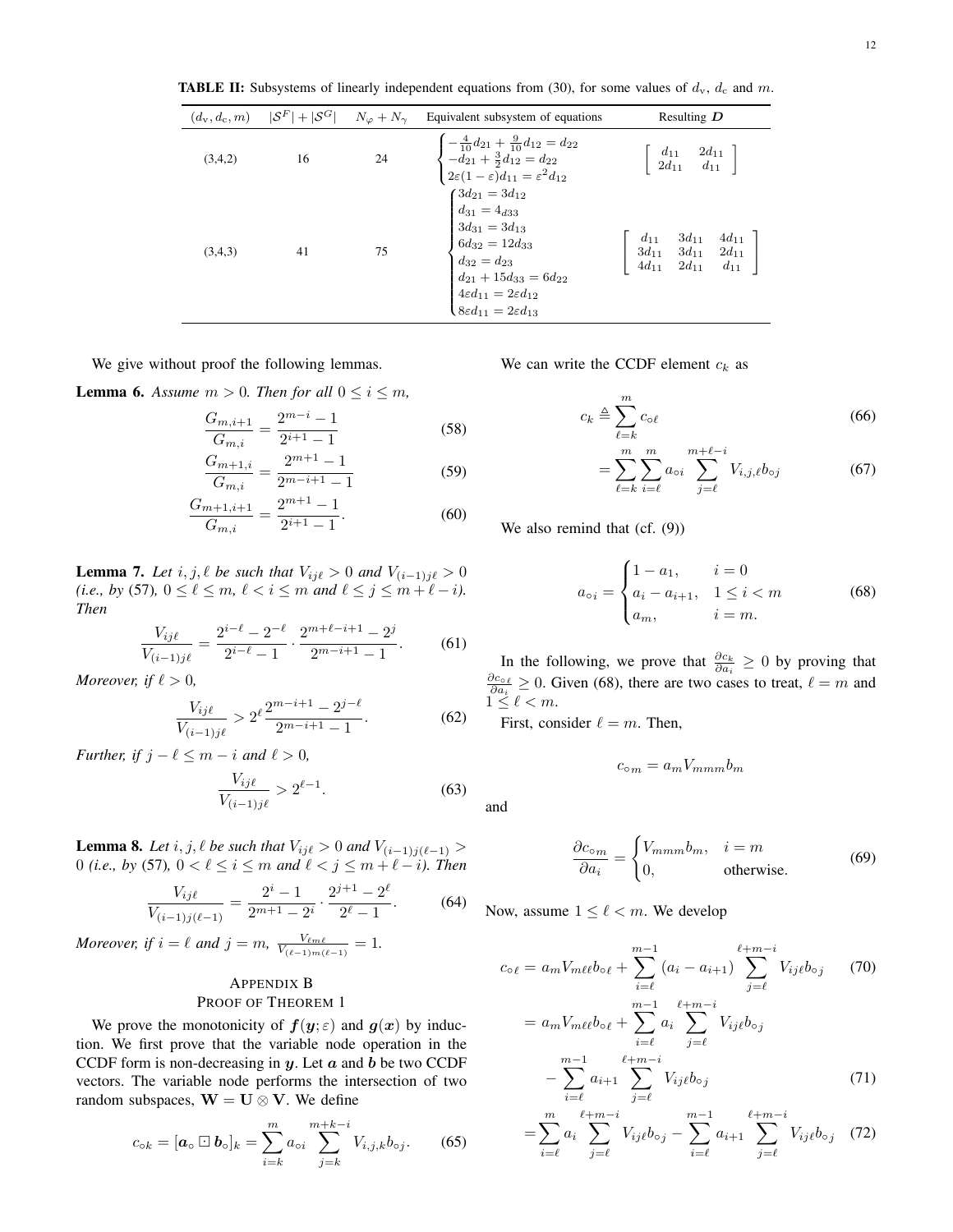$$
= \sum_{i=\ell}^{m} a_i \sum_{j=\ell}^{\ell+m-i} V_{ij\ell} b_{\circ j} - \sum_{i=\ell+1}^{m} a_i \sum_{j=\ell}^{\ell+m-(i-1)} V_{(i-1)j\ell} b_{\circ j}
$$
  

$$
= \sum_{i=\ell}^{m} a_i \sum_{j=\ell}^{\ell+m-i} V_{ij\ell} b_{\circ j} - \sum_{i=\ell+1}^{m} a_i \sum_{j=\ell}^{\ell+m-i} V_{(i-1)j\ell} b_{\circ j}
$$
 (73)

$$
-\sum_{i=\ell+1}^{m} a_i V_{(i-1)(\ell+m-i+1)\ell} b_{\circ \ell+m-i+1}.
$$
 (74)

We continue

$$
c_{\circ\ell} = a_{\ell} \sum_{j=\ell}^{m} V_{\ell j\ell} b_{\circ j} + \sum_{i=\ell+1}^{m} a_i \sum_{j=\ell}^{\ell+m-i} (V_{ij\ell} - V_{(i-1)j\ell}) b_{\circ j} - \sum_{i=\ell+1}^{m} a_i V_{(i-1)(\ell+m-i+1)\ell} b_{\circ \ell+m-i+1}.
$$
 (75)

Given all above, for all values of  $\ell$ ,  $1 \leq \ell \leq m$ , the derivative  $\frac{\partial c_{\circ \ell}}{\partial a_i}$  is

$$
\frac{\partial c_{\circ \ell}}{\partial a_i} = \begin{cases} 0, & i < \ell \\ \sum_{j=\ell}^m V_{\ell j \ell} b_{\circ j} > 0, & i = \ell \\ (77), & \ell+1 \le i \le m \end{cases}
$$
(76)

where  $(77)$  is

$$
-V_{(i-1)(\ell+m-i+1)\ell}b_{\circ\ell+m-i+1} + \sum_{j=\ell}^{\ell+m-i} (V_{ij\ell} - V_{(i-1)j\ell}) b_{\circ j}.
$$
\n(77)

Putting together (66) and (76), we obtain

$$
\frac{\partial c_k}{\partial a_i} = \begin{cases}\n0, & i < k; \\
\sum_{j=k}^m V_{kjk} b_{oj} > 0, & i = k \\
\sum_{\substack{\ell=1 \ \ell \leq k \ \partial a_i}}^{i-1} \frac{\partial c_{oj}}{\partial a_i} + \frac{\partial c_{oj}}{\partial a_i} + \sum_{\substack{\ell=1 \ \ell \leq k \ \partial a_i}}^{m} & k < i < m \\
\sum_{\substack{\ell=k \ \partial a_m}}^{m-1} \frac{\partial c_{oj}}{\partial a_m} + \frac{\partial c_{oj}}{\partial a_m}, & i = m.\n\end{cases}
$$
\n(78)

For  $k < i < m$ ,

$$
\sum_{\ell=k}^{i-1} \frac{\partial c_{\circ \ell}}{\partial a_i} + \frac{\partial c_{\circ i}}{\partial a_i} + \sum_{\ell=i+1}^m \frac{\partial c_{\circ \ell}}{\partial a_i} = \sum_{\ell=k}^{i-1} \frac{\partial c_{\circ \ell}}{\partial a_i} + \frac{\partial c_{\circ i}}{\partial a_i} + 0.
$$
\n(79)

Therefore, we rewrite (78) as

$$
\frac{\partial c_k}{\partial a_i} = \begin{cases} 0, & i < k\\ \sum_{\substack{j=k \ j \leq k}}^m V_{kjk} b_{\circ j} > 0, & i = k\\ \sum_{\substack{\ell=1 \ \ell \leq k}}^m \frac{\partial c_{\circ \ell}}{\partial a_i} + \frac{\partial c_{\circ i}}{\partial a_i}, & k < i \leq m. \end{cases}
$$
(80)

To show that  $\frac{\partial c_k}{\partial a_i}$  is nonnegative, one should prove it for the case when  $1 \leq k < i \leq m$ . We have

$$
\frac{\partial c_k}{\partial a_i} = \sum_{\ell=k}^{i-1} \left( -V_{(i-1)(\ell+m-i+1)\ell} b_{\circ \ell+m-i+1} + \sum_{j=\ell}^{\ell+m-i} \left( V_{ij\ell} - V_{(i-1)j\ell} \right) b_{\circ j} \right) + \sum_{j=i}^m V_{iji} b_{\circ j}.
$$
 (81)

Letting  $\sum_{j=i}^{m} V_{iji} b_{\circ j} = \sum_{\ell=i}^{m} V_{i\ell i} b_{\circ \ell}$ ,

$$
\frac{\partial c_k}{\partial a_i} = \sum_{\ell=i}^m V_{i\ell i} b_{\circ \ell} - \sum_{\ell=k}^{i-1} V_{(i-1)(\ell+m-i+1)\ell} b_{\circ \ell+m-i+1} + \sum_{\ell=k}^{i-1} \sum_{j=\ell}^{\ell+m-i} (V_{i j \ell} - V_{(i-1) j \ell}) b_{\circ j}. \tag{82}
$$

By substituting  $\ell' = \ell + m - i + 1$  in the second summation,

$$
\frac{\partial c_k}{\partial a_i} = \sum_{\ell=i}^m V_{i\ell i} b_{\circ \ell} - \sum_{\substack{\ell'=m+k-i+1 \ k-i+1}}^m V_{(i-1)\ell'(\ell'+i-m-1)} b_{\circ \ell'} + \sum_{\ell=k}^{i-1} \sum_{j=\ell}^{\ell+m-i} (V_{i j \ell} - V_{(i-1) j \ell}) b_{\circ j}. \tag{83}
$$

Now, depending on the value of  $i$ , we have two cases to consider:  $i \le m + k - i + 1$  and  $i > m + k - i + 1$ .

#### *A. Case*  $i \leq m + k - i + 1$

Consider  $\sum_{\ell=k}^{i-1} \sum_{j=\ell}^{\ell+m-i} (V_{ij\ell} - V_{(i-1)j\ell}) b_{\circ j}$  and let exchange the sums in  $\ell$  and j. It can be verified that

- if  $k \leq j < i 1$ , then  $\ell$  varies from k to j;
- if  $i 1 \le j \le k + m i$ , then  $\ell$  varies from k to  $i 1$ ;
- if  $k + m i < j \le m 1$ , then  $\ell$  varies from  $i + j m$ to  $i - 1$ .

Therefore, (83) can be written as

$$
\frac{\partial c_k}{\partial a_i} = \sum_{\ell=i}^m V_{i\ell i} b_{o\ell} - \sum_{\ell=m+k-i+1}^m V_{(i-1)\ell(\ell+i-m-1)} b_{o\ell}
$$
  
+
$$
\sum_{j=k}^{i-2} b_{oj} \sum_{\ell=k}^j (V_{ij\ell} - V_{(i-1)j\ell}) + \sum_{j=i-1}^{k+m-i} b_{oj} \sum_{\ell=k}^{i-1} (V_{ij\ell} - V_{(i-1)j\ell})
$$
  
+
$$
\sum_{j=k+m-i+1}^{m-1} b_{oj} \sum_{\ell=i+j-m}^{i-1} (V_{ij\ell} - V_{(i-1)j\ell}).
$$
 (84)

By rearranging terms in  $b_{\text{o}m+k-i+1}, \ldots, b_{\text{o}m}$ , we obtain

$$
\frac{\partial c_k}{\partial a_i} = \sum_{\ell=i}^{k+m-i} V_{i\ell i} b_{\circ \ell} + (V_{imi} - V_{(i-1)m(i-1)}) b_{\circ m} \n+ \sum_{j=k}^{i-2} b_{\circ j} \sum_{\ell=k}^{j} (V_{ij\ell} - V_{(i-1)j\ell}) \n+ \sum_{j=i-1}^{k+m-i} b_{\circ j} \sum_{\ell=k}^{i-1} (V_{ij\ell} - V_{(i-1)j\ell}) \n+ \sum_{j=k+m-i+1}^{m-1} b_{\circ j} (V_{i\ell i} - V_{(i-1)j(j+i-m-1)} \n+ \sum_{\ell=i+j-m}^{i-1} (V_{ij\ell} - V_{(i-1)j\ell}) \qquad (85)
$$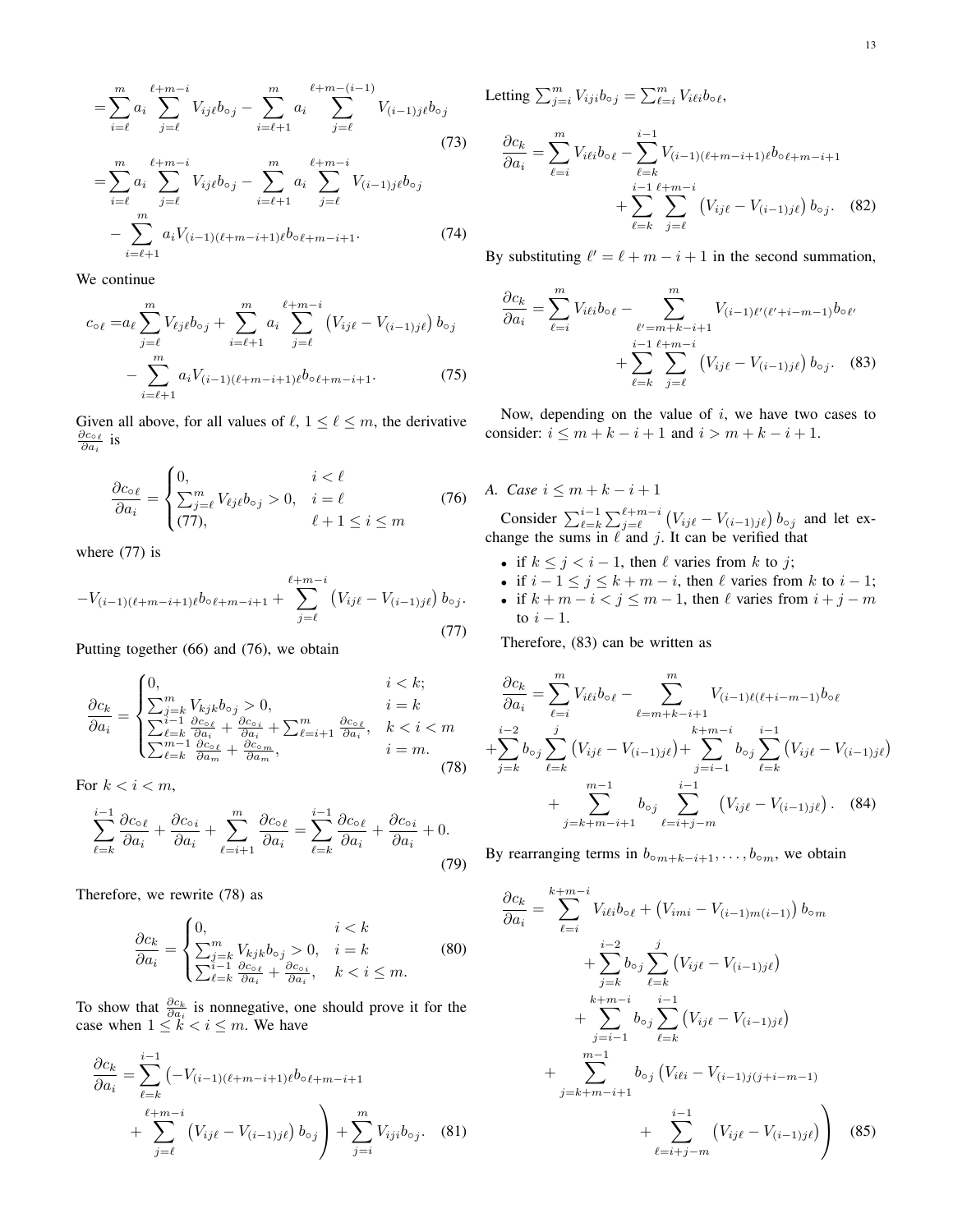Note that  $V_{imi} - V_{(i-1)m(i-1)} = 0$  by Lemma 8. Thus,

$$
\frac{\partial c_k}{\partial a_i} = \sum_{\ell=i}^{k+m-i} V_{i\ell i} b_{\circ \ell} + \sum_{j=k}^{i-2} b_{\circ j} \sum_{\ell=k}^{j} (V_{ij\ell} - V_{(i-1)j\ell}) + \sum_{j=i-1}^{k+m-i} b_{\circ j} \sum_{\ell=k}^{i-1} (V_{ij\ell} - V_{(i-1)j\ell}) + \sum_{\substack{m-1 \ j=k+m-i+1}}^{m-1} b_{\circ j} (V_{i\ell i} - V_{(i-1)j(j+i-m-1)}) + \sum_{\ell=i+j-m}^{i-1} (V_{ij\ell} - V_{(i-1)j\ell}) \qquad (86)
$$

$$
= A_1 + A_2 + A_3 + A_4 \tag{87}
$$

where

$$
A_1 = \sum_{\ell=i}^{k+m-i} V_{i\ell i} b_{\circ \ell} \tag{88}
$$

$$
A_2 = \sum_{j=k}^{i-2} b_{\circ j} \sum_{\ell=k}^{j} (V_{ij\ell} - V_{(i-1)j\ell})
$$
(89)

$$
A_3 = \sum_{j=i-1}^{k+m-i} b_{\circ j} \sum_{\ell=k}^{i-1} (V_{ij\ell} - V_{(i-1)j\ell})
$$
(90)

$$
A_4 = \sum_{j=k+m-i+1}^{m-1} b_{\circ j} \left( V_{i\ell i} - V_{(i-1)j(j+i-m-1)} \right) + \sum_{\ell=i+j-m}^{i-1} \left( V_{i j\ell} - V_{(i-1)j\ell} \right) \quad (91)
$$

Clearly,  $A_1 \geq 0$ . Let us now show that  $A_2$  and  $A_3$  are nonnegative. We have  $\ell > 0$ , and  $j - \ell \leq i - 1 - k$  and  $i \leq m + k - i + 1$ , so that  $j - \ell \leq m - i$ . Therefore, using (63) in Lemma 7,

$$
A_2 \ge \sum_{j=k}^{i-2} b_{\circ j} \sum_{\ell=k}^j V_{(i-1)j\ell} \left( 2^{\ell-1} - 1 \right) \ge 0. \tag{92}
$$

Similarly,

$$
A_3 \ge \sum_{j=i-1}^{k+m-i} b_{\circ j} \sum_{\ell=k}^{i-1} V_{(i-1)j\ell} \left( 2^{\ell-1} - 1 \right) \ge 0. \tag{93}
$$

We show now that  $A_4 > 0$ . For this, consider the term  $V_{i\ell i}$ −  $V_{(i-1)j(j+i-m-1)} + \sum_{\ell=i+j-m}^{i-1} (V_{ij\ell} - V_{(i-1)j\ell}).$  Remind that  $\ell \geq i + j - m$ . Therefore, by Lemma 7,

$$
V_{ij\ell} - V_{(i-1)j\ell} \ge V_{(i-1)j\ell} \left( 2^{\ell} \frac{2^{m-i+1} - 2^{j-\ell}}{2^{m-i+1} - 1} - 1 \right) \tag{94}
$$

$$
\geq V_{(i-1)j\ell} \left( 2^{\ell} \frac{2^{m-i+1} - 2^{j-(i+j-m)}}{2^{m-i+1} - 1} - 1 \right) \tag{95}
$$

$$
> V_{(i-1)j\ell}(2^{\ell-1} - 1). \tag{96}
$$

Then the expression of interest is lower bounded as

$$
V_{i\ell i} - V_{(i-1)j(j+i-m-1)} + \sum_{\ell=i+j-m}^{i-1} (V_{ij\ell} - V_{(i-1)j\ell})
$$
  
>  $V_{i\ell i} - V_{(i-1)j(j+i-m-1)} + \sum_{\ell=i+j-m}^{i-1} V_{(i-1)j\ell}(2^{\ell-1} - 1)$   
>  $V_{i\ell i} - V_{(i-1)j(j+i-m-1)} + V_{(i-1)j(i+j-m)}(2^{i+j-m-1} - 1).$  (97)

Consider

$$
V_{i\ell i} - V_{(i-1)j(j+i-m-1)} + V_{(i-1)j(i+j-m)}(2^{i+j-m-1} - 1).
$$

We first compute

$$
\frac{V_{i\ell i}}{V_{(i-1)j(j+i-m-1)}} = \frac{G_{m-i,m-\ell}}{G_{m,m-\ell}} \frac{G_{m,m-j} 2^{-(m-j)(m-i+1)}}{G_{i-1,m-j}}
$$
(98)

$$
= \prod_{t_1=0}^{m-\ell-1} \frac{2^{m-i-t_1}-1}{2^{m-t_1}-1} \cdot \prod_{t_2=0}^{m-j-1} \frac{2^{m-t_2}-1}{2^{m-t_2}-2^{m-i+1}} \tag{99}
$$

$$
\geq \prod_{t_1=0}^{m-\ell-1} \frac{2^{m-i-t_1}-1}{2^{m-t_1}-1} \cdot \frac{2^m-1}{2^m-2^{m-i+1}} \tag{100}
$$

$$
\geq 2^{(i-1)(m-\ell-1)} \frac{2^m - 1}{2^m - 2^{m-i+1}} \tag{101}
$$

$$
\geq 2^{(m-\ell-1)} \frac{2^m - 1}{2^m - 2^{m-i+1}} \tag{102}
$$

$$
\geq 2^{(m-i)}\tag{103}
$$

$$
\geq 2^{m/2} > 1. \tag{104}
$$

Hence, we have  $V_{i\ell i} > V_{(i-1)j(j+i-m-1)}$ . This implies  $A_4 > 0.$ 

Finally, putting together  $A_1$ ,  $A_2$ ,  $A_3$ , and  $A_4$ , it follows that  $\frac{\partial c_k}{\partial a_i} > 0$  for  $i \leq m + k - i + 1$ .

*B. Case*  $i > m + k - i + 1$ 

Consider  $\sum_{\ell=k}^{i-1} \sum_{j=\ell}^{\ell+m-i} (V_{ij\ell} - V_{(i-1)j\ell}) b_{\circ j}$  and let exchange the sums in  $\ell$  and j. It can be verified that,

- if  $k \le j \le k + m i$ , then  $\ell$  varies from k to j;
- if  $k + m i < j \le i 1$ , then  $\ell$  varies from  $i + j m$ to  $j$ ;
- if  $i 1 < j \le m 1$ , then  $\ell$  varies from  $i + j m$  to  $i-1$ .

Thus, (83) is written as

$$
\frac{\partial c_k}{\partial a_i} = \sum_{\ell=i}^m V_{i\ell i} b_{\circ \ell} - \sum_{\ell=m+k-i+1}^m V_{(i-1)\ell(\ell+i-m-1)} b_{\circ \ell} \n+ \sum_{j=k}^{k+m-i} b_{\circ j} \sum_{\ell=k}^j (V_{ij\ell} - V_{(i-1)j\ell}) \n+ \sum_{j=k+m-i+1}^{i-1} b_{\circ j} \sum_{\ell=i+j-m}^j (V_{ij\ell} - V_{(i-1)j\ell}) \n+ \sum_{j=i}^{m-1} b_{\circ j} \sum_{\ell=i+j-m}^{i-1} (V_{ij\ell} - V_{(i-1)j\ell}). \quad (105)
$$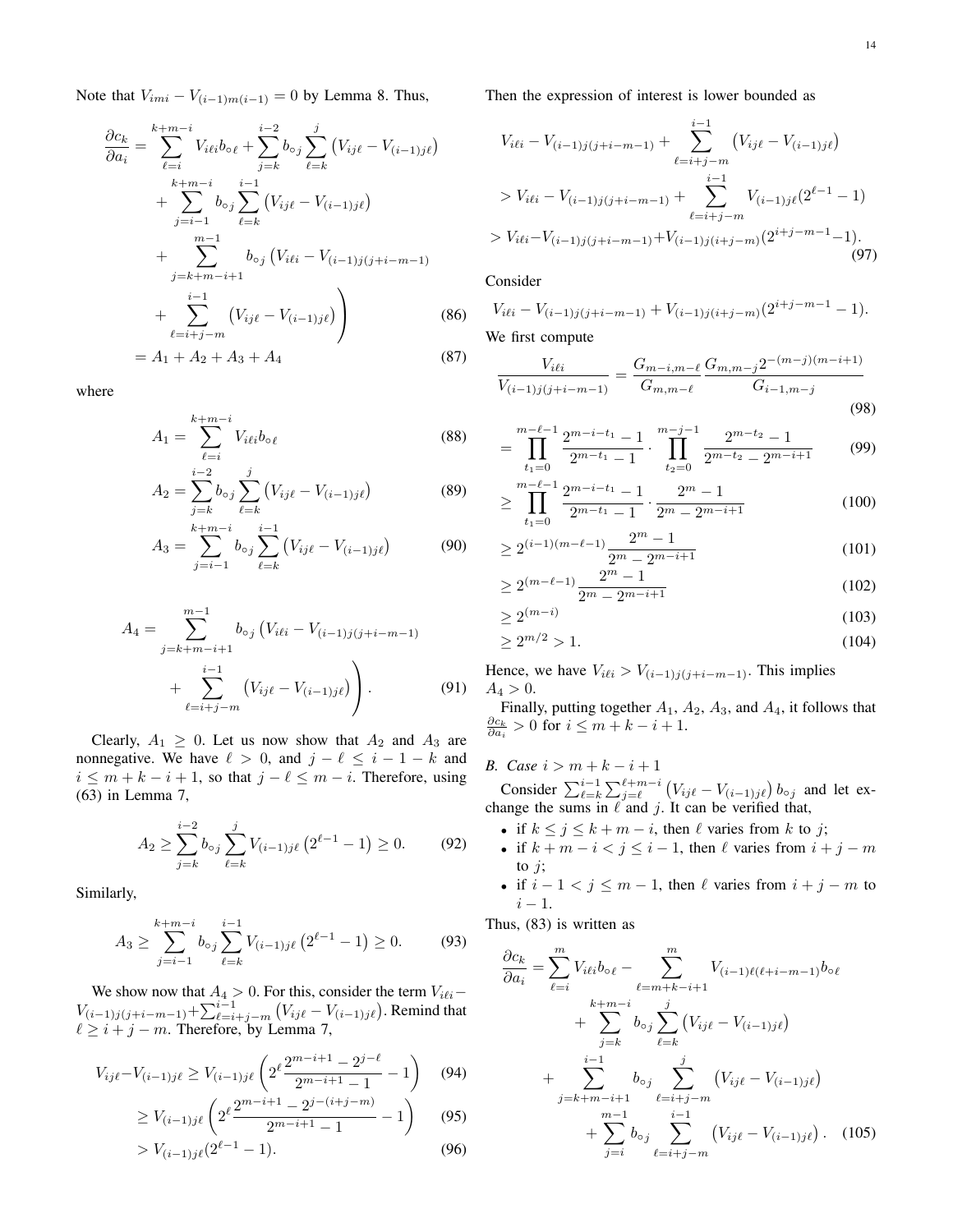By rearranging terms in  $b_{\text{o}m+k-i+1}, \ldots, b_{\text{o}m}$ , we obtain

$$
\frac{\partial c_k}{\partial a_i} = (V_{imi} - V_{(i-1)m(i-1)}) b_{\circ m} \n+ \sum_{j=k}^{k+m-i} b_{\circ j} \sum_{\ell=k}^{j} (V_{ij\ell} - V_{(i-1)j\ell}) \n+ \sum_{j=k+m-i+1}^{i-1} b_{\circ j} (V_{i\ell i} - V_{(i-1)\ell(\ell+i-m-1)} \n+ \sum_{\ell=i+j-m}^{j} (V_{ij\ell} - V_{(i-1)j\ell}) \n+ \sum_{\ell=i+j-m}^{m-1} b_{\circ j} (V_{i\ell i} - V_{(i-1)\ell(\ell+i-m-1)} \n+ \sum_{j=i}^{i-1} b_{\circ j} (V_{i\ell i} - V_{(i-1)j\ell}) . \tag{106}
$$

As before,  $V_{imi} - V_{(i-1)m(i-1)} = 0$  by Lemma 8. Hence

$$
\frac{\partial c_k}{\partial a_i} = B_1 + B_2 + B_3 \tag{107}
$$

where

$$
B_1 = \sum_{j=k}^{k+m-i} b_{\circ j} \sum_{\ell=k}^{j} (V_{ij\ell} - V_{(i-1)j\ell})
$$
 (108)

$$
B_2 = \sum_{j=k+m-i+1}^{i-1} b_{\circ j} \left( V_{i\ell i} - V_{(i-1)\ell(\ell+i-m-1)} \right)
$$
  
+ 
$$
\sum_{\ell=i+j-m}^{j} \left( V_{i j\ell} - V_{(i-1) j\ell} \right)
$$
  

$$
B_3 = \sum_{j}^{m-1} b_{\circ j} \left( V_{i\ell i} - V_{(i-1)\ell(\ell+i-m-1)} \right)
$$
(109)

$$
B = \sum_{j=i} b_{oj} (V_{i\ell i} - V_{(i-1)\ell(\ell+i-m-1)} + \sum_{\ell=i+j-m}^{i-1} (V_{i j\ell} - V_{(i-1) j\ell}) \Bigg). \tag{110}
$$

We need to show that  $B_1$ ,  $B_2$  and  $B_3$  are nonnegative. For  $B_1$ ,  $j - \ell \leq m - i$ , hence, by Lemma 7,  $B_1 \geq 0$ . The fact that  $B_2 > 0$  and  $B_3 > 0$  is proven exactly in the same way as for  $A_4$ .

Finally, given that  $B_1$ ,  $B_2$  and  $B_3$  are nonnegative,  $\frac{\partial c_k}{\partial a_i} > 0$ for  $i > m + k - i + 1$ .

For the general variable node operation  $\Box^{d_{\rm v}-1}$ , we do the following. Consider the implicitly defined vector function  $c = h(a, b)$  given by (67). Using this, we define the recursion  $h^t(a,b) = h(a,h^{t-1}(a,b))$  starting from  $h^1(a,b) =$  $h(a, b)$ . From the fact that  $c_k$  is a non-decreasing function of  $a_i$  and  $b_i$  it follows that the Jacobian derivatives  $\frac{\partial h(a,b)}{\partial a}$  and  $\partial \boldsymbol{h}(\boldsymbol{a};\boldsymbol{b})$  $\frac{\partial \mathbf{a}}{\partial \mathbf{b}}$  are nonnegative matrices. Using the recursion defined above, one can show that the Jacobian derivative of  $h^t(a)$ is a nonnegative matrix because it is the sum of products of nonnegative matrices. Therefore,  $h^{d_v-1}(a, b)$  is increasing in a. Hence,  $f(y; \varepsilon)$  is increasing in y, i.e., if  $y_1 \preceq y_2$  then  $f(\mathbf{y}_1;\varepsilon) \preceq f(\mathbf{y}_2;\varepsilon)$ 

The proof for the monotonicity of  $g(x)$  follows the same lines.

#### APPENDIX C DERIVATIVE OF  $U(\boldsymbol{x};\varepsilon)$

We compute the derivative of  $U(x; \varepsilon)$  with respect to x,

$$
U'(\boldsymbol{x};\varepsilon) = \frac{\partial}{\partial \boldsymbol{x}} \left( \boldsymbol{g}(\boldsymbol{x}) \boldsymbol{D} \boldsymbol{x}^{\mathsf{T}} - G(\boldsymbol{x}) - F(\boldsymbol{g}(\boldsymbol{x});\varepsilon) \right) \quad (111)
$$

We consider separately the derivatives of the three terms, 1)

$$
\frac{\partial}{\partial x} (g(x)) (D x^{\mathsf{T}}) = g(x) \frac{\partial D x^{\mathsf{T}}}{\partial x} + (D x^{\mathsf{T}})^{\mathsf{T}} \frac{\partial g(x)}{\partial x} \n= g(x) D + x D^{\mathsf{T}} g'(x)
$$
\n(112)

2)

3)

$$
\frac{\partial G}{\partial x} = g(x)D \tag{113}
$$

$$
f_{\rm{max}}
$$

$$
\frac{\partial F}{\partial x} = f(g(x);\varepsilon)Dg'(x) \tag{114}
$$

Assuming D symmetric, i.e.,  $D = D^{T}$ , substituting (112)– (114) in (111) we obtain (18).

#### APPENDIX D PROOF OF THEOREM 2

We compute the partial derivative of the three terms in (19). 1) Derivative of  $Tr(G(X)DX^{\top})$ . First note that

$$
\operatorname{Tr}(\boldsymbol{G}(\boldsymbol{X})\boldsymbol{D}\boldsymbol{X}^{\mathsf{T}})=\sum_{j=1}^{L}[\boldsymbol{G}(\boldsymbol{X})\boldsymbol{D}]_{j}\boldsymbol{x}_{j}^{\mathsf{T}}=\sum_{j=1}^{L}\boldsymbol{g}(\boldsymbol{x}_{j})\boldsymbol{D}\boldsymbol{x}_{j}^{\mathsf{T}}.\tag{115}
$$

We will use the following lemma.

**Lemma 9.** Let  $g(x_i)$  and  $s(x_i)$  be two  $1 \times m$  vectors. Define

$$
\frac{\partial \boldsymbol{g}(\boldsymbol{x}_i)}{\partial \boldsymbol{x}_i} = \left(\frac{\partial [\boldsymbol{g}(\boldsymbol{x}_i)]_k}{\partial x_{i\ell}}\right)_{k=1,\ldots,m, \ \ell=1,\ldots,m}
$$

$$
\frac{\partial \boldsymbol{s}(\boldsymbol{x}_i)}{\partial \boldsymbol{x}_i} = \left(\frac{\partial [\boldsymbol{s}(\boldsymbol{x}_i)]_k}{\partial x_{i\ell}}\right)_{k=1,\ldots,m, \ \ell=1,\ldots,m}.
$$

*Then,*

$$
\frac{\partial}{\partial x_i}\bm{g}(\bm{x}_i)\bm{s}(\bm{x}_i)^\mathsf{T} = \bm{s}(\bm{x}_i)\frac{\partial\bm{g}(\bm{x}_i)}{\partial\bm{x}_i} + \bm{g}(\bm{x}_i)\frac{\partial\bm{s}(\bm{x}_i)^\mathsf{T}}{\partial\bm{x}_i}.
$$

The proof of the lemma is omitted for brevity.

Applying Lemma 9 to (115) with  $g(x_i)$  and  $s(x_i)$  =  $(Dx_j^{\mathsf{T}})^{\mathsf{T}} = x_j D^{\mathsf{T}}$ , and taking into account that

$$
\frac{\partial \mathbf{D} \mathbf{x}_j^{\mathsf{T}}}{\partial \mathbf{x}_j} = \left( \frac{\partial [\mathbf{D} \mathbf{x}_j^{\mathsf{T}}]_k}{\partial x_{j\ell}} \right)_{k=1,\dots,m, \ \ell=1,\dots,m} = \mathbf{D}
$$

we obtain

$$
\frac{\partial}{\partial \boldsymbol{x}_j} \text{Tr}(\boldsymbol{G}(\boldsymbol{X}) \boldsymbol{D} \boldsymbol{X}^{\mathsf{T}}) = \boldsymbol{x}_j \boldsymbol{D} \boldsymbol{G}_{\text{d}}(\boldsymbol{x}_j) + \boldsymbol{g}(\boldsymbol{x}_j) \boldsymbol{D}.
$$